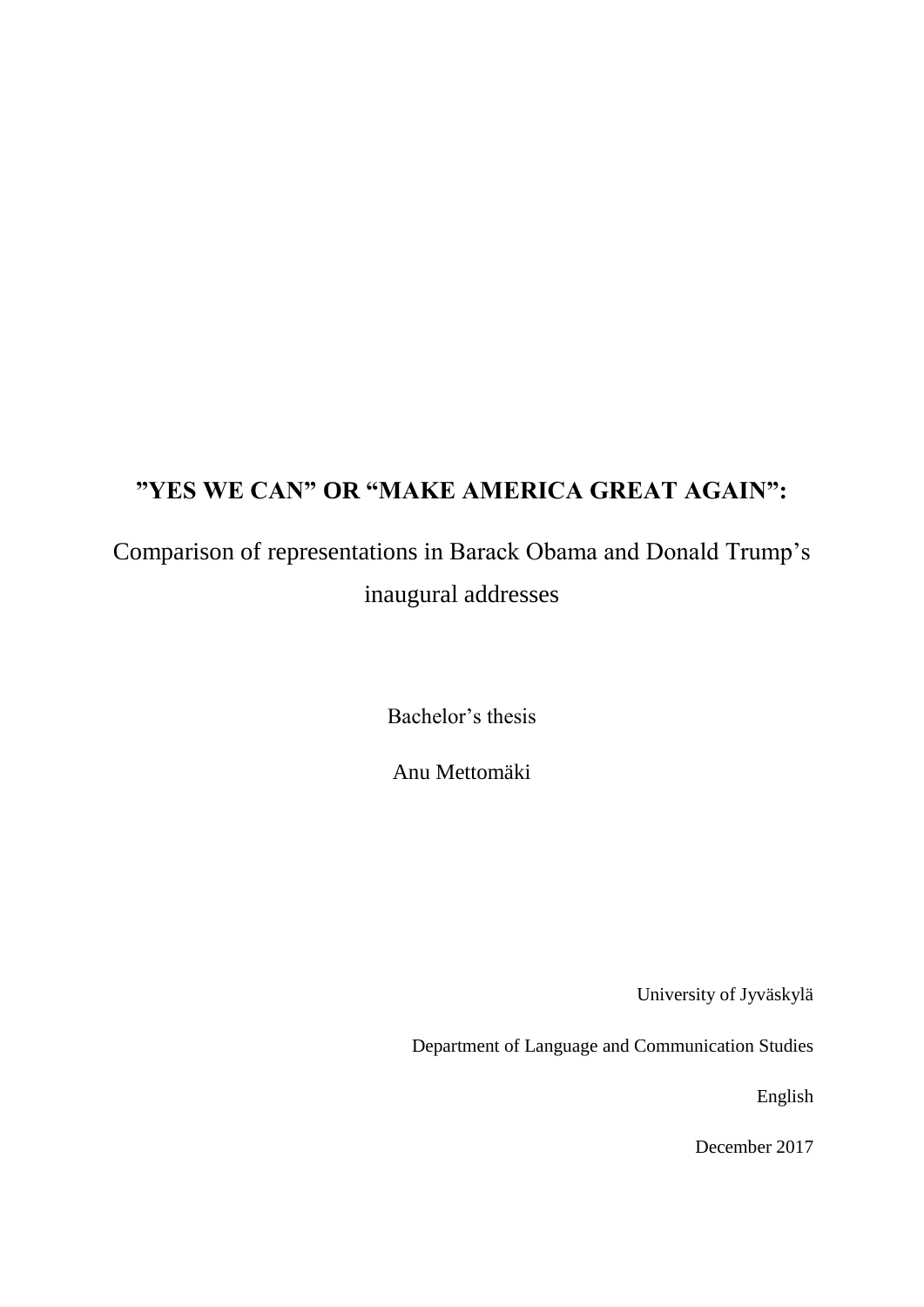# **JYVÄSKYLÄN YLIOPISTO**

| $\mathbf{\mathsf{T}\acute{i}}$ Tiedekunta – Faculty                                                                                                             | Laitos – Department                |  |  |  |  |  |
|-----------------------------------------------------------------------------------------------------------------------------------------------------------------|------------------------------------|--|--|--|--|--|
| Humanistis-yhteiskuntatieteellinen tiedekunta                                                                                                                   | Kieli- ja viestintätieteidenlaitos |  |  |  |  |  |
| $\ $ Tekijä – Author<br>Anu Mettomäki                                                                                                                           |                                    |  |  |  |  |  |
| $\vert$ Työn nimi – Title<br>"Yes we can" or "Make America great again" Comparison of representations in Barack Obama<br>and Donald Trump's inaugural addresses |                                    |  |  |  |  |  |
| Oppiaine – Subject                                                                                                                                              | Työn laji – Level                  |  |  |  |  |  |
| Englannin kieli                                                                                                                                                 | Kandidaatintutkielma               |  |  |  |  |  |
| $Aika - Month$ and year                                                                                                                                         | Sivumäärä – Number of pages        |  |  |  |  |  |
| ∥Joulukuu 2017                                                                                                                                                  | $24 + 2$ liitettä                  |  |  |  |  |  |

Tiivistelmä – Abstract

Kielellä ja kielenkäyttötavoilla, diskursseilla, on suuria vaikutuksia ihmisten asenteisiin, toimintatapoihin ja tapaan nähdä maailma. Erityisesti poliittiset diskurssit ovat merkittävä tutkimuksen kohde, sillä ne saavuttavat usein suuren yleisön. Koska poliitikoilla on näkyvä rooli yhteiskunnassa, on tärkeää tutkia, millaisia asenteita, ideologioita ja arvoja he levittävät puheidensa välityksellä. Tätä teemaa voidaan tarkastella hyödyntäen kriittistä diskurssianalyysia, jonka avulla usein tarkastellaan eriarvoisuutta ja vallan väärinkäyttöä.

Tämän tutkielman tarkoituksena oli selvittää, millaisia representaatioita Barack Obama ja Donald Trump loivat eri ihmisryhmistä virkaanastujaispuheissaan vuosina 2009 ja 2017. Analyysini keskittyi siihen, kuinka presidentit hyödynsivät pronomineja ja metaforia puheissaan luodessaan representaatioita ihmisryhmistä. Toisaalta, arvioin myös, millaisia vaikutuksia näillä representaatioilla oli puheiden tunnelmaan.

Tutkimuksen tulokset osoittavat, että presidentit käyttivät kieltä hyvin eri tavoilla ja loivat jopa päinvastaisia representaatioita toisistaan. Obama käytti pronomineja ja metaforia pääsääntöisesti luodakseen ryhmähenkeä ja positiivisia konnotaatioita eri ihmisryhmien välillä. Trump puolestaan loi paljon eroja ihmisryhmien välille kielenkäytöllään ja vahvisti ennestään jo olemassa olevia eroja.

Poliitikot käyttävät kieltä luodakseen itseään hyödyttäviä representaatioita maailmasta. Tutkielmani osoittaa, että yksinkertaisilla kielellisillä valinnoilla voi olla suuri merkitys sille, millaisia asenteita puhe nostaa esiin. Koska tutkielmani perustui melko niukkaan materiaaliin, jatkotutkimus aiheeseen liittyen on tarpeen. Jatkotutkimuksissa voisi nostaa esiin esimerkiksi kuinka presidentin poliittinen puolue vaikuttaa hänen kielenkäyttöönsä tai millaisia vaikutuksia puheilla on erilaisissa yhteiskunnallisissa konteksteissa.

Asiasanat – Keywords critical discourse analysis, representations, metaphors, pronouns

Säilytyspaikka – Depository JYX

Muita tietoja – Additional information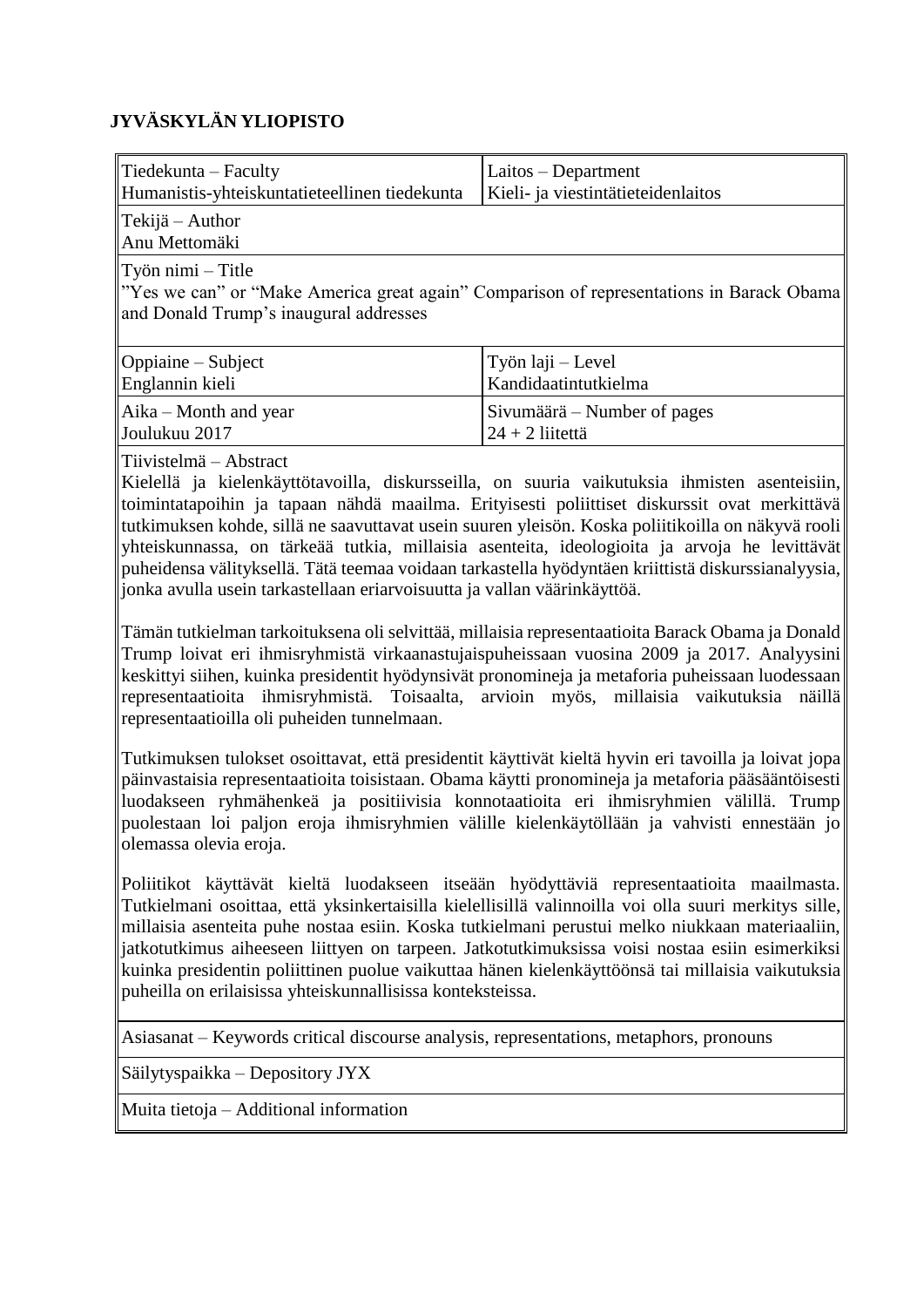# **TABLE OF CONTENTS**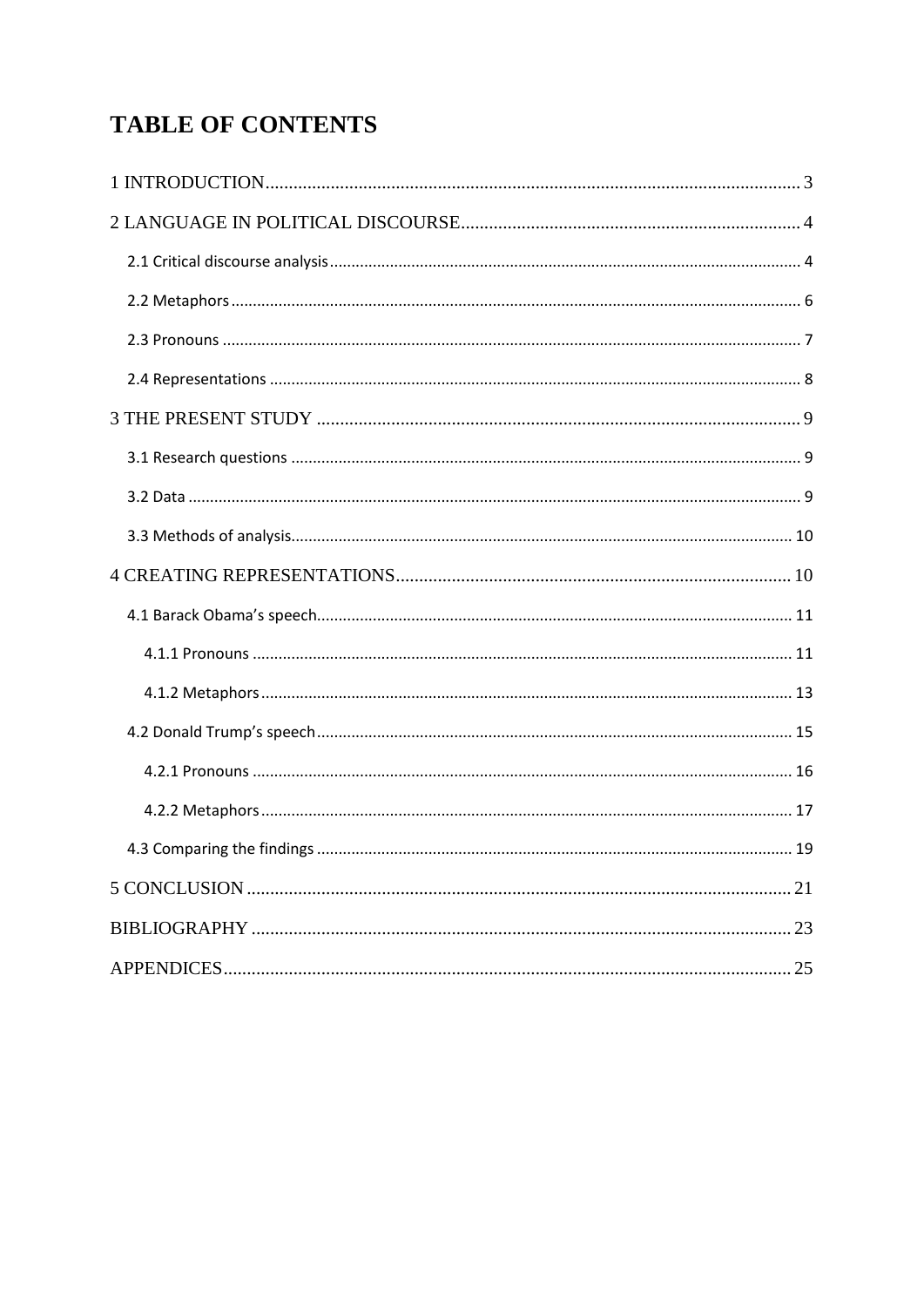# <span id="page-3-0"></span>**1 INTRODUCTION**

Every day language is used in multiple ways, but it is such a natural part of our world that most people do not pay much attention to it. While people disregard the importance of language, they also disregard the value of the representations they create when using language and what kinds of effects these representations might have on other people. Language is not merely a method of communication, but a tool with which you can create or enforce existing representations of people and the world around you. Talented speakers can even influence the audience purposefully on a subconscious level to help gain supporters to their ways of seeing the world. Critical Discourse Analysis is a method often used to study these representations and how they have been created. It specifically focuses on the power aspect of language and how the meaning producer might be enforcing their ideologies and ways of seeing the world upon the addressees with language choices.

Language is undeniably an important factor in influencing people and creating representations that support one person's world view, and that is why it is important to study language in use. It is especially important to do so in regards to political discourse, because politicians are in a position where they can easily influence large audiences. Political discourse has always been a topic of interest for many researchers. Among the most influential researchers in political language and discourse are Chilton (2004), Charteris-Black (2014) and Wodak (1989). Though this is an area of language where much research has taken place, most studies regarding political discourse and speeches have concentrated on the successfulness of the speeches and intertextuality between different speeches.

Regarding political discourse, American presidents are ones that reach arguably the largest audience in the world. New presidents are elected every four years and the presidential campaigns can last for over a year. The elections themselves are of interest all throughout the world. The first speech given by the newly-elected president, the inaugural address, gains a lot of international media attention as well and the speech reaches a large audience through traditional and social media. Even though there has been a lot of research done on political discourse, few have focused on representations about people and different groups of people in inaugural addresses given by American presidents.

The aim of the present study is to look at the two most recent presidents in America and how they use language in their inaugural addresses to create representations about different groups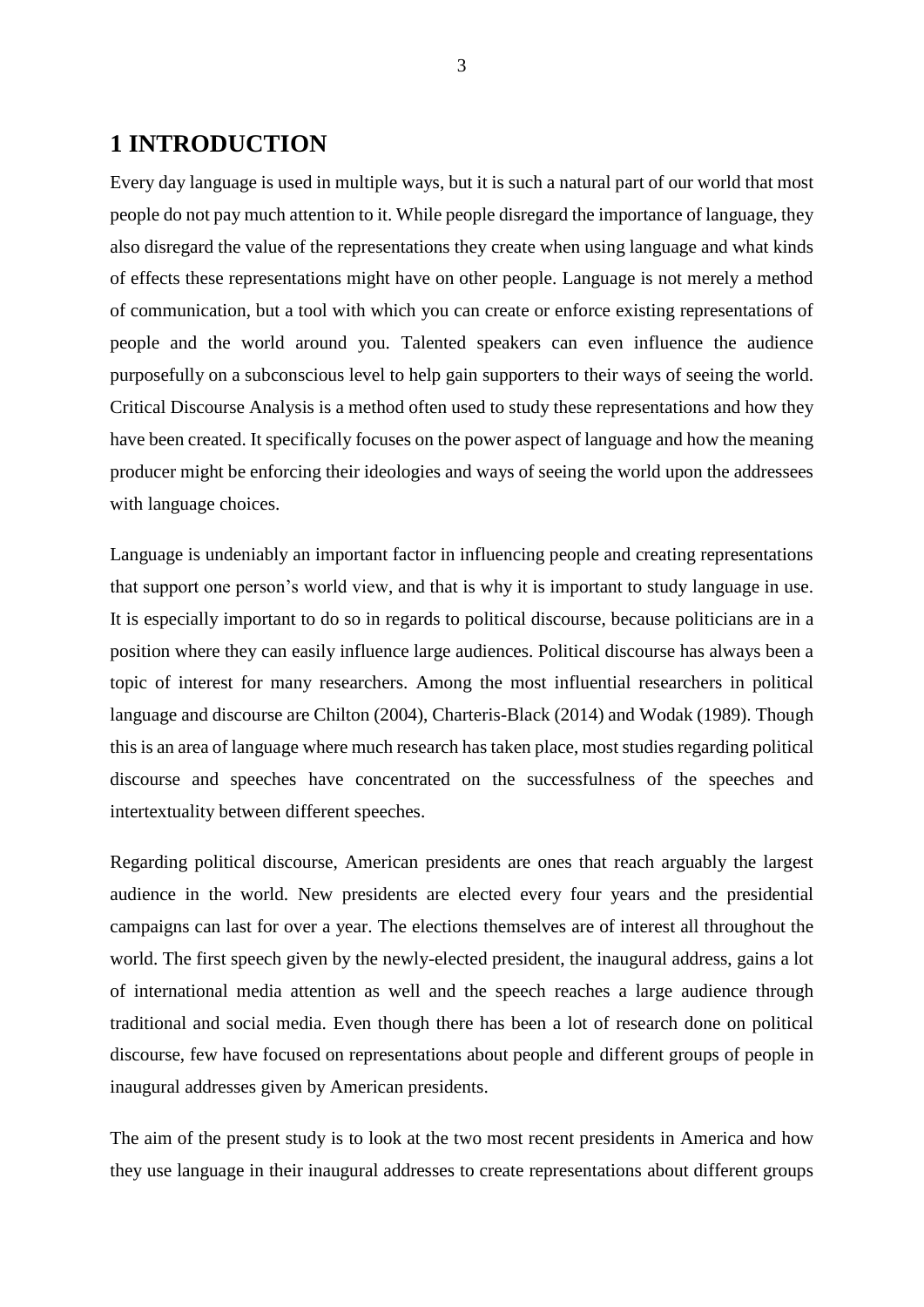of people. I will do this by analysing how they use pronouns and metaphors in their speeches and in what kinds of contexts the pronouns and metaphors appear in. I will also be looking at how the speeches might be different from each other in regards to the representations they create and how the differences might affect the overall mood and message of the inaugural addresses.

This thesis begins with the discussion of relevant background theories in Chapter 2 regarding the creation of representations in political discourse, specifically inaugural addresses in an American context, including Critical Discourse Analysis, pronouns and metaphors. In Chapter 3, I am going to present the aim of this study and the research questions in more detail. I will also address the data and methods of analysis in the same Chapter. Chapter 4 is dedicated to the analysis of my chosen data, the inaugural addresses given by Barack Obama and Donald Trump, with the help of my chosen theoretical background, Critical Discourse Analysis. Finally, in the conclusion Chapter I will summarize the results of the study and discuss its implications and possible avenues of future studies.

# <span id="page-4-0"></span>**2 LANGUAGE IN POLITICAL DISCOURSE**

#### <span id="page-4-1"></span>**2.1 Critical discourse analysis**

Language is a way of shaping reality and it is integral in the creation of social relations of power (Fairclough 2013: 16). In other words, when people follow socially accepted conventions in interactions, they often enforce already existing power relations and assumptions subconsciously (Fairclough 2013: 16). Assumptions such as these are called *ideologies* and the use of ideological language has become very prominent in recent years when it comes to exercising power, and the ideological nature of language is pervasively present in modern language (Fairclough 2013: 16–17). In the modern world, language is the primary medium when it comes to social control and power.

Critical Discourse Analysis (CDA) sees "language as a form of social practice" (Fairclough 2013: 33). What it means is that language and society are not two separate entities but rather interconnected; language is seen as an irreplaceable part of society. In order to study discourse successfully one must therefore take into consideration the process of production, the process of interpretation and the way in which they both are socially determined, as in how the surrounding society affects the language that is being used (Fairclough 2013: 35). Fairclough (2013) introduces three principal elements of discourse which are text, interaction and context.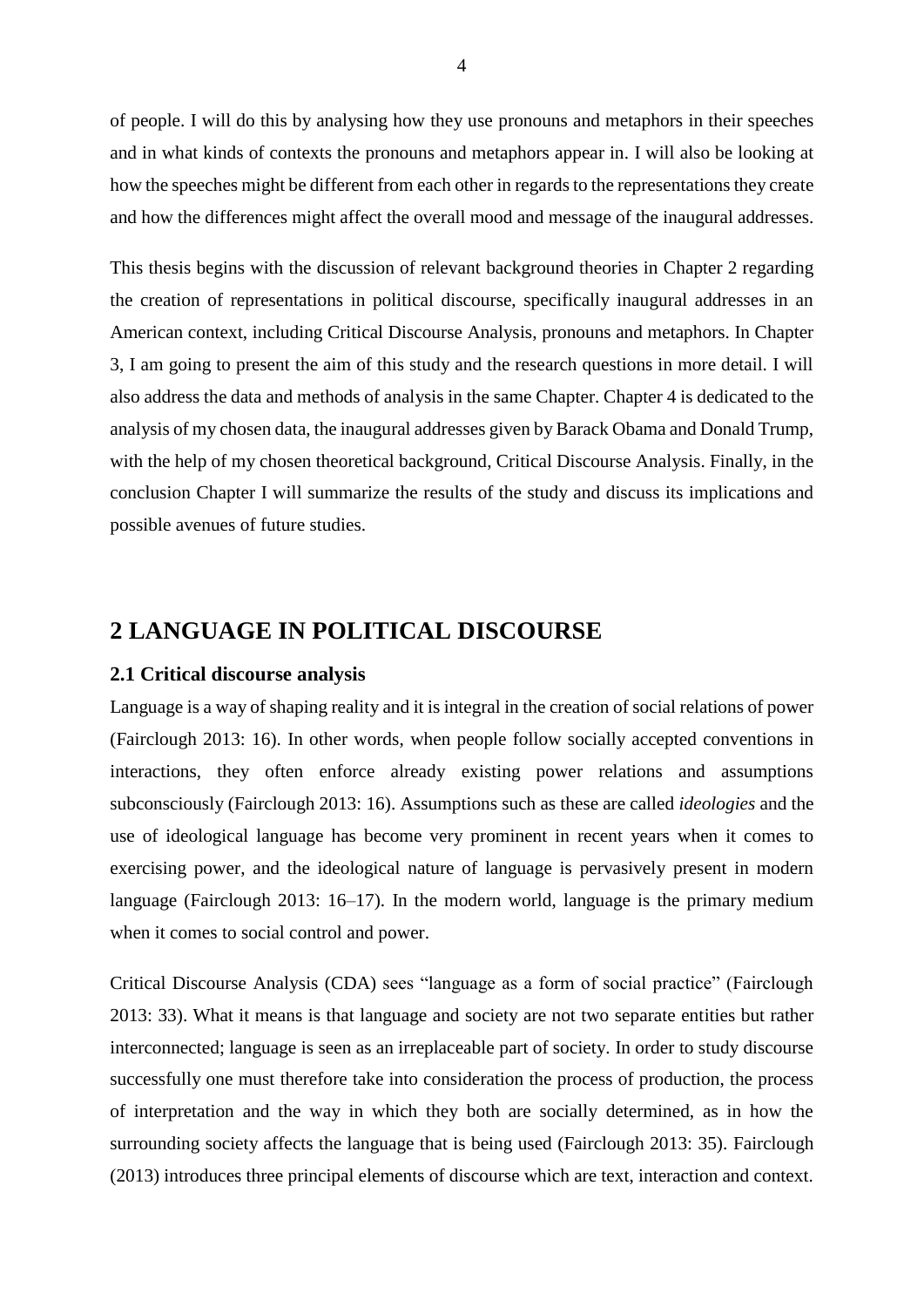According to him (2013: 36), what is important in the study of discourse is to analyse the relationships between these three elements and look beyond the immediate conditions to institutional and social structures that are also involved in creating the situational context for every discourse situation. In addition to recognising that discourse comprises of text, interaction and context, one must take into consideration the three dimensions, or stages, of discourse; description, interpretation and explanation when hoping to apply CDA successfully (Fairclough 2013: 36). Description is the stage that is focused on the formal attributes of the text, interpretation concentrates on the relationship between text and interaction, and explanation focuses on the relationship between interaction and social context.

What sets CDA apart from many other paradigms of discourse analysis is its focus on the contexts surrounding the text itself, "the concept of power, the concept of history, and the concept of ideology" (Meyer and Wodak 2001: 3). What this means is that CDA focuses mainly on the role of discourse when it comes to the production of domination or power abuse and it has a stance, unlike most other research methods, on social injustice (Meyer and Wodak 2001: 96); thus, CDA is biased as it supports "solidarity with the oppressed." The fact that Critical Discourse Analysis is often used to study power relations means it is ideal for the study of political language, ''it is surely the case that politics cannot be conducted without language, and it is probably the case that the use of language in the constitution of social groups leads to what we call 'politics' in a broad sense'' (Chilton and Schaffner 1997, cited in Dunmire 2012: 735).

To add to Fairclough (2013) and Meyer and Wodak's (2001) ideas on critical discourse analysis Blommaert (2005, cited in Dunmire 2012: 740) identifies a weakness in CDA. Blommaert argues that CDA produces restrictive and biased data as the researchers adopt a stance, focusing on only certain aspects of context, prior to analysing the data. He feels researchers should perform systematic analysis based on which one can choose relevant contextual features to analyse. He also faults CDA for its overreliance on studying only late-modern and Western societies and institutions as that makes the approach insensitive towards societies not at the "core of the world system" (Blommaert 2005, cited in Dunmire 2012: 740). To a certain extent Blommaert's arguments are valid even to the topic of analysis in this thesis, however, I still chose to apply Critical Discourse Analysis as it is ideal for the study of political discourse. As Critical Discourse Analysis studies the relationship between the text and its social contexts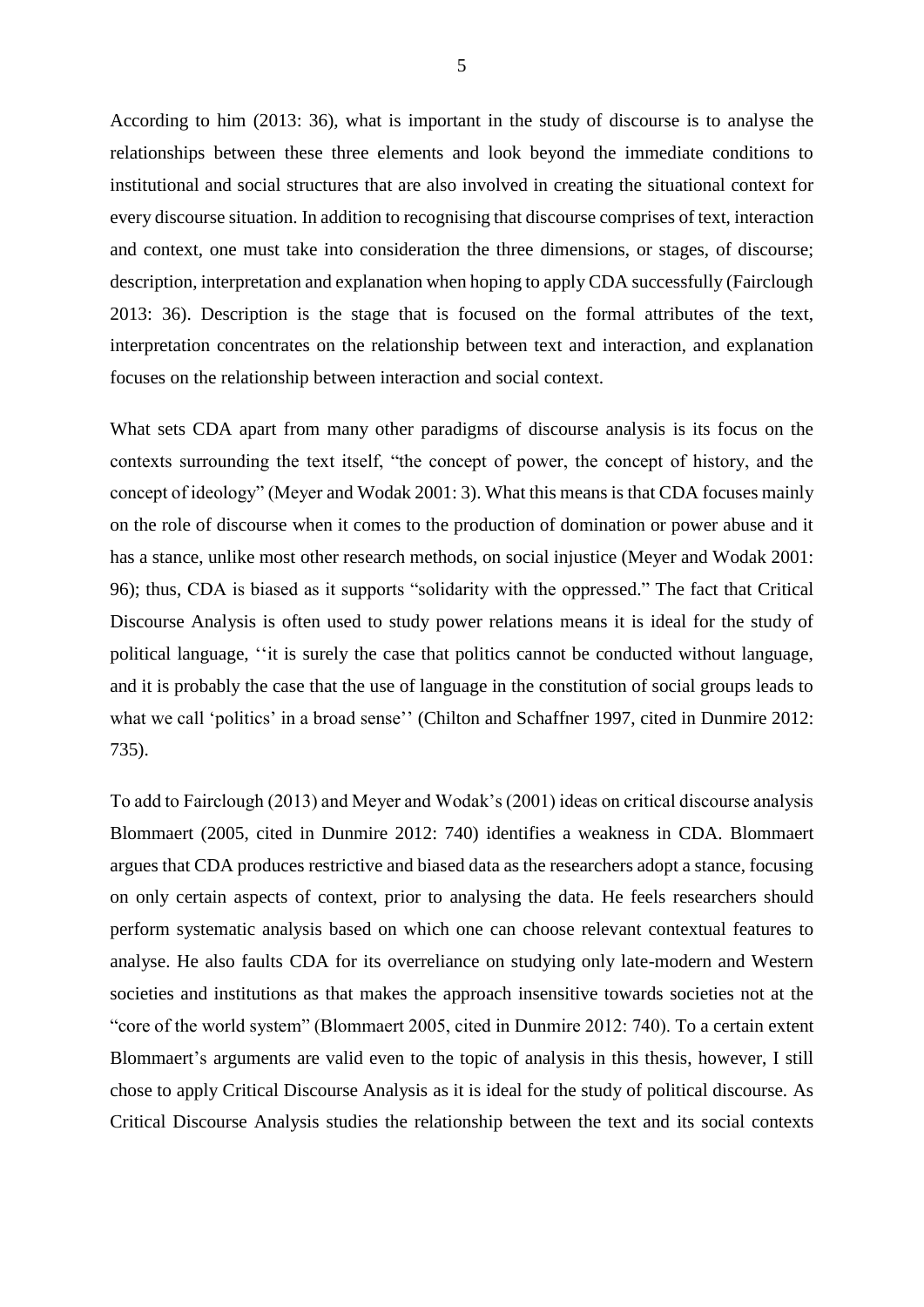representations are crucial for a thorough study, which is why the study of metaphors and pronouns is often implemented when performing Critical Discourse Analysis.

#### <span id="page-6-0"></span>**2.2 Metaphors**

In this thesis I will mainly be using the term *metaphor* in the meaning that the online Oxford dictionaries (2017) has given it "A figure of speech in which a word or phrase is applied to an object or action to which it is not literally applicable." Metaphors are a common tool in public communication, they offer a way for the orator, or speaker, to influence the addressee as metaphors often create unconscious emotional associations to the values shared in communities of mutual cultural and historical background (Charteris-Black 2014: 160).

According to Charteris-Black (2014), there is always an underlying motive behind choosing a specific metaphor, and he identifies seven purposes for political metaphors which are: gaining attention and establishing trust, heuristic, predicative, empathetic, aesthetic, ideological and mythic. The types of metaphor most relevant to my topic of analysis are 1) empathetic: metaphors aimed to arouse favourable feelings towards the speaker, 2) ideological: metaphors that represent political ideologies creating a world view, 3) predicative: metaphors that imply either negative or positive views about something or someone in order to make an argument and 4) metaphors that have the purpose of gaining attention and trust (Charteris-Black 2014: 200-201).

Metaphors of empathetic purpose usually aim to awaken positive emotions of hope and optimism, which is often accomplished with the use of personifications. Personifications can, for example, show nation states as individual people, which encourages the audience to associate the nation and international relations with their personal relationships – positive feelings towards friends and family or negative ones for enemies and criminals (Charteris-Black 2014: 207). Metaphors of ideology are often used systematically in order to create long-term mental associations in the audience. Examples of such metaphors are plant metaphors for economic issues (economic growth and the branches of an organization), not only do they present the issues as manageable, but they also cast politicians as gardeners, though covertly. Another common ideology metaphor is 'pressure' metaphor about immigration (strain, burden) which cast immigrants in a negative light (Charteris-Black 2014: 211). Predicative purpose in the use of metaphors refers to offering positive representations of the speaker, their actions, policies and supporters all the while giving negative representations of their political opponents. This is quite often achieved with the use of disease metaphors. As an example of this Hitler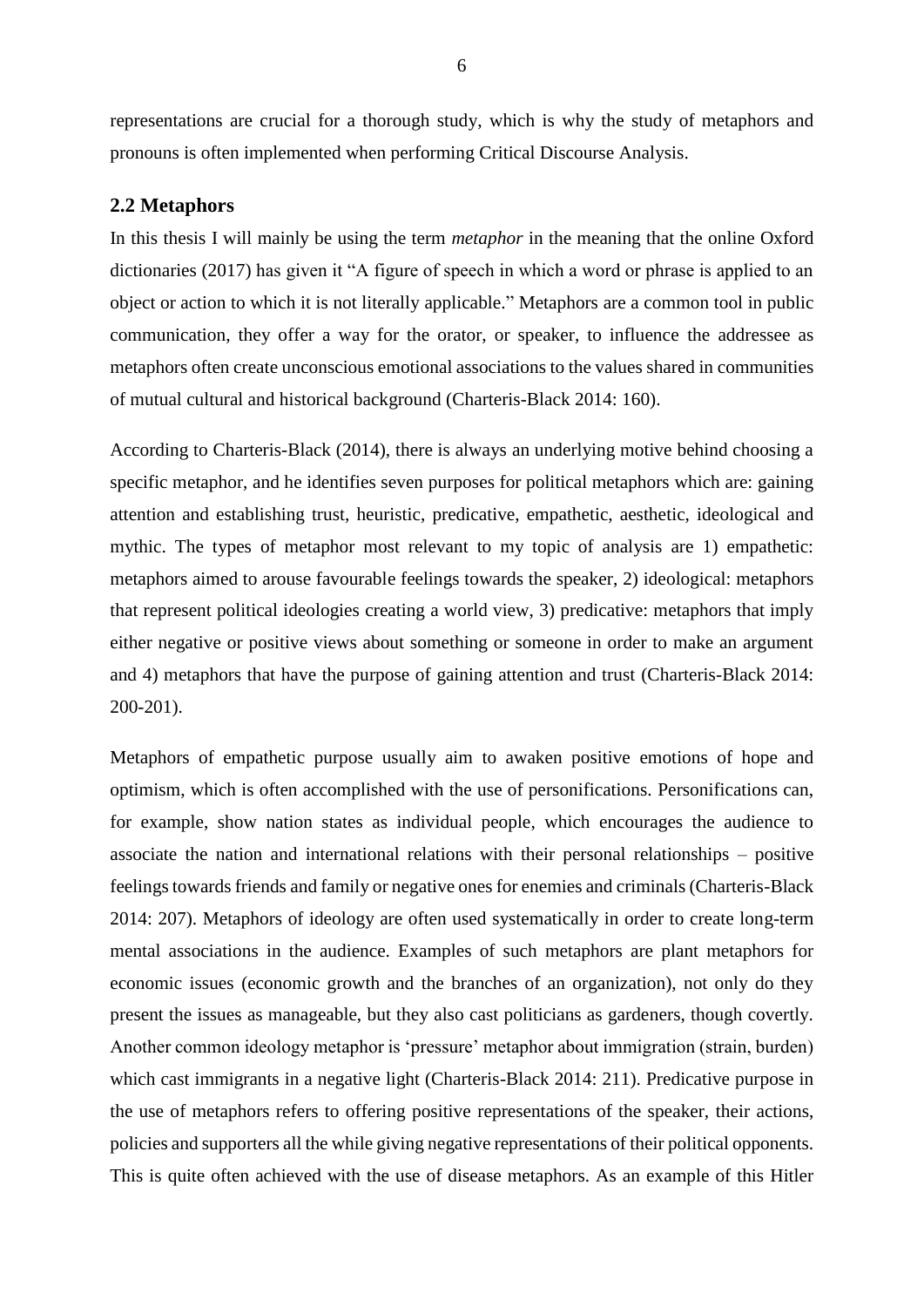used the term 'parasites' when referring to the Jews and concealed any negative features of the death camps by calling them 'the final solution' (Charteris-Black 2014: 204-205). Disease metaphors are usually accompanied with a moral argument "once the enemy is effectively demonized by disease metaphors, it becomes a moral obligation to destroy him" (Charteris-Black 2014: 204-205). The general rhetorical purpose of metaphors is to gain the audiences' trust and attention. Gaining attention from the audience is a prerequisite of a successful speech, and metaphors are often a contributing factor here. Establishing trust is often accomplished by orienting the very beginning of the speech to the speaker to create ethical credentials as in this example from Charteris-Black (2014: 202) "I stand before you today the representative of a family in grief, in a country in mourning before a world in shock." Using colourful metaphors to get attention also arouses media attention "winds of change", "rivers of blood" and they can also become catchphrases used by the community at large as happened with "war on terror" (Charteris-Black 2014: 201-202).

#### <span id="page-7-0"></span>**2.3 Pronouns**

When it comes to recognizing social categories and groupings in text, pronouns are a crucial element. Gustafsson Sendén et al. (2014) argue that pronouns can be divided into two dimensions, the "inclusiveness dimension" as well as the "individual and collective dimension". The "inclusiveness dimension" is further divided into self-inclusive pronouns (*I*, *we*) and selfexclusive pronouns (*he*, *she*, *they*). As for the other dimension, its division of pronouns is based on whether they reflect categorization of people as groups or individuals. Singular pronouns (*I*, *he*, *she*) are individual pronouns and plural pronouns (*we*, *they*) reflect collective levels. The pronoun *you* is an exception as it can refer to either an individual or a collective depending on the context (Gustafsson Sendén et al. 2014: 51). The way in which these dimensions can be applied to context analysis is by studying in which context the different pronouns appear. What Gustafsson Sendén et al. (2014) found in their study was that self-inclusive pronouns had consistently more positive context than self-exclusive ones. Another finding was that individual pronouns had also a positive context more often than collective ones. The reason why this happens is possibly to decrease or highlight differences between social groups and to enhance the individual, encourage other people to join the individual's group and support commitment within the group. (Gustafsson Sendén et al. 2014: 63-64).

Another important distinction when it comes to studying pronouns in political contexts is the division between inclusive and exclusive *we* as it can be used to manipulate group membership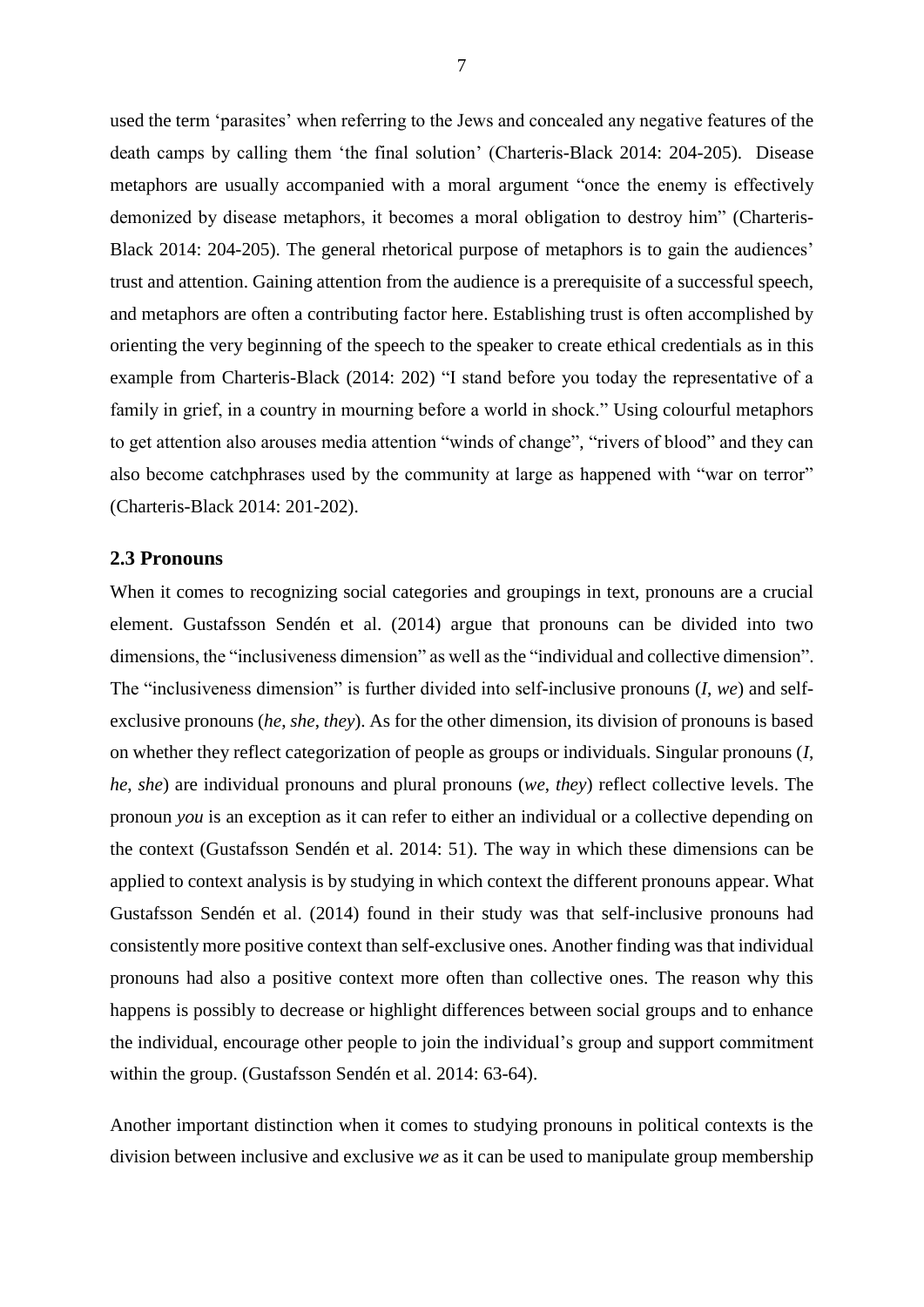(Scheibman 2014: 380). The difference between inclusive and exclusive first person plural is the referent. Inclusive *we* refers to the speaker and the addressees whereas exclusive *we* refers to the speaker and another group or individual that is not the addressee (Scheibman 2014: 378). In the English language there is no morphological difference between these two forms and that offers a possibility to use the pronoun ambiguously. In some specific contexts *we* can simultaneously be inclusive and exclusive, the analysis depends on the addressee (Scheibman 2014: 381-382).

#### <span id="page-8-0"></span>**2.4 Representations**

With the term representations in the context of this thesis I will rely on the description given by the online Oxford dictionaries (2017) "the description or portrayal of someone or something in a particular way." When it comes to representations, however, context also plays an important role. According to Chilton (2004: 49), when studying language in politics it is important to realize that there exists a multitude of alternate ways to refer to the same entity and that all the variations can have slight differences in meaning. One useful instrument in the creation of representations is metaphors and they are commonly used for that end in political rhetoric. In political contexts common metaphors include moving from one place to another, journeys of some kind (coming to a crossroads, overcoming obstacles in the way) as well as creating social hierarchies by naming people "outsiders", "insiders" or as being "on the margins." These create different kinds of representations that can be used to further the speaker's agenda, as is common in political discourse (Chilton 2004: 51-52). Chilton (2004) also found that metaphors are often used strategically when the speaker wants to highlight the closeness of a threat of some kind and protect the country's right to respond even militarily to the threat.

When analysing representations one must always realize that there are only possible mental representations that the text stimulates, the interpretation of language depends on the addressee. The way in which representations are analysed is usually with the help of two methods; actors and processes – who does what to whom, or with the notion of the 'world', as in political discourse the actors promote their view of the 'world' (Chilton 2004: 50). According to Chilton (2004), in order to represent one's opponents in a negative way, one must be aware of the community's value system to create connections between a group of people and something that is considered negative (black people being sexually threatening). The same applies when trying to show a group or individual in a positive light (Chilton 2014: 129-130).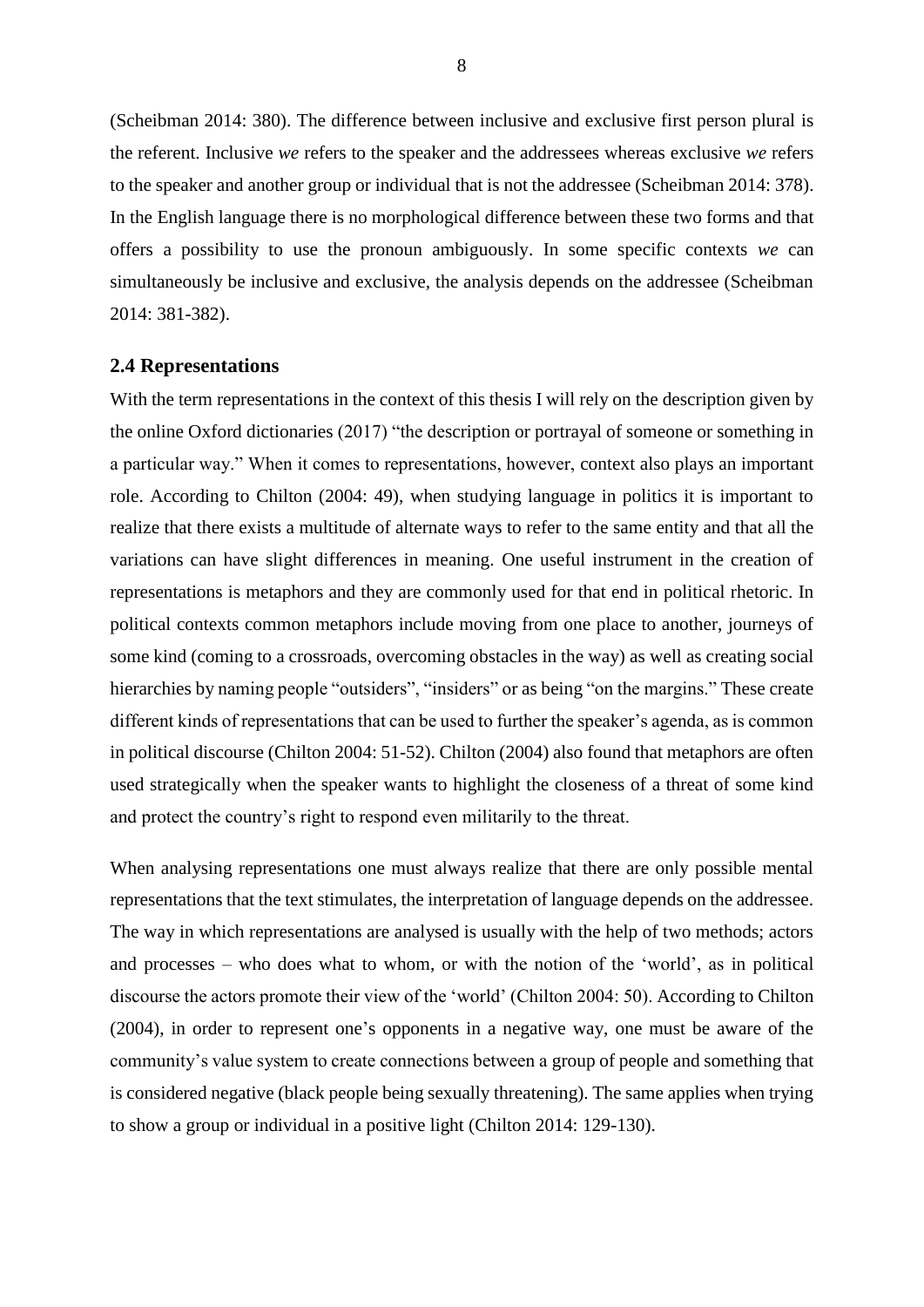## <span id="page-9-0"></span>**3 THE PRESENT STUDY**

## <span id="page-9-1"></span>**3.1 Research questions**

The aim of this study is to find out how the inaugural addresses given by Barack Obama (former U.S. president) and Donald Trump (U.S. president at the time of writing the present thesis) differ in their use of pronouns and metaphors as well as what kinds of representations they give of different groups of people. The research questions are:

> 1. How do the presidents use pronouns and metaphors to create representations of different groups of people in their inaugural addresses?

> 2. How do the speeches differ in the representations they create and how the representations are created?

## <span id="page-9-2"></span>**3.2 Data**

In the United States presidential elections are held every four years and the first official speech given by the newly elected president is called the inaugural address. On January 20th 2009 Barack Obama gave his first official speech as the President of the United States and exactly eight years later Donald Trump had his inauguration (January  $20<sup>th</sup> 2017$ ). The presidents represent different political parties as Obama is a member of the Democratic Party and Trump is a member of the Republican Party. In comparison to all the inaugural addresses held in the United States the speeches were both quite average in length (Peters 2017). The speeches have been published online in audio and written form. As the focus of my analysis is on the language they used I focused only on the written documentations of the inaugural addresses. I will be using the speeches from the website of The American Presidency Project (Peters 2017), which has published all the inaugural addresses since George Washington.

For the purpose of this thesis, I chose the speeches given by the two latest Presidents since they are the most relevant and most comparable to each other as there is only eight years of difference between them. Obama and Trump also belong to different political parties which makes studying them interesting. Both the Democratic Party and the Republican Party encompass a wide variety of opinions, while the Republican Party is more unified ideologically. The Republicans advocate reduced taxes and a lessening of government control when it comes to the economy and government-funded programs. When it comes to the private lives of citizens, Republicans oppose, for example, abortions and equal rights for sexual minorities (Britannica 2017). As for the Democratic Party, they support a strong federal government with federally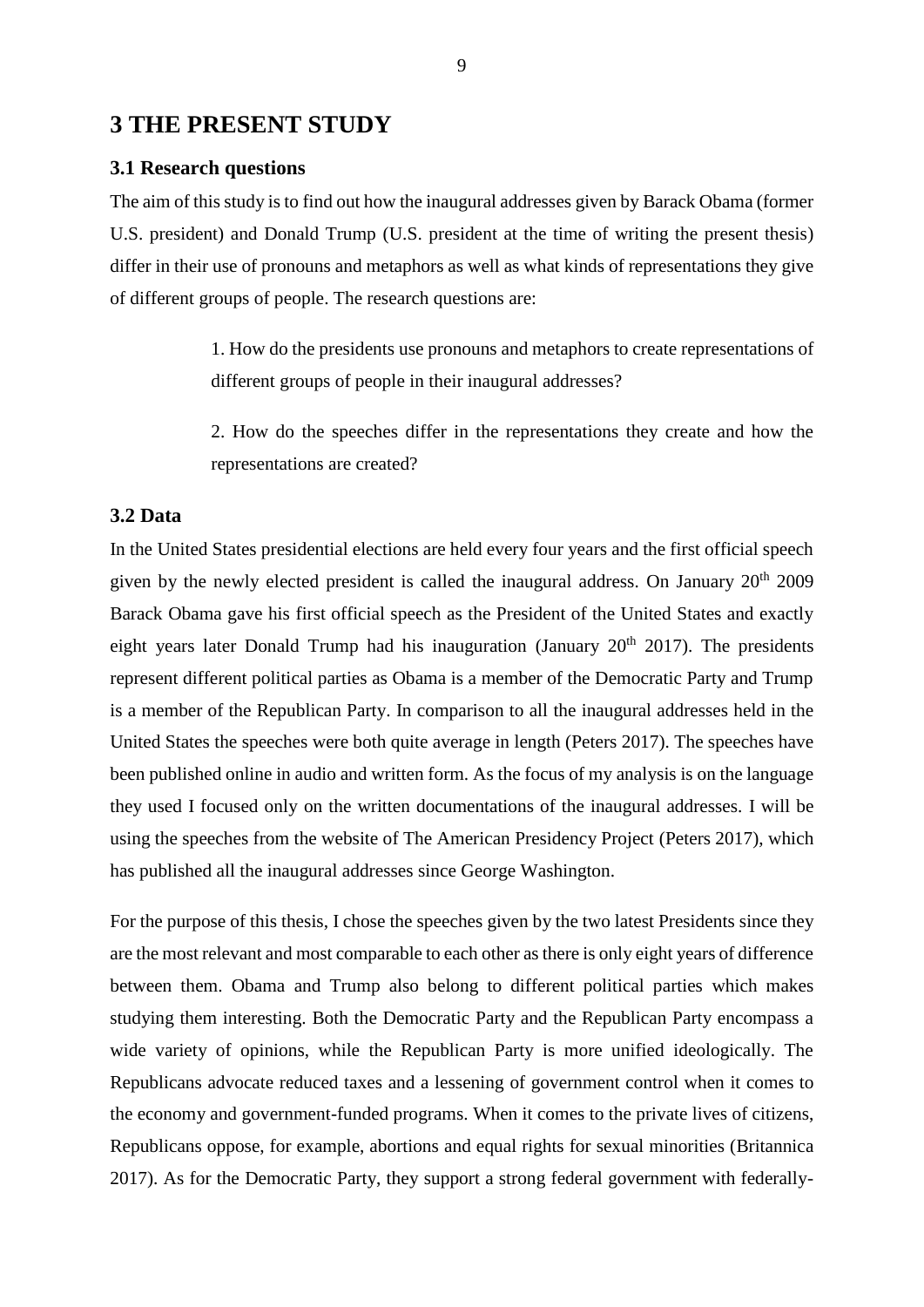funded social security. They also advocate a separation of church and state (Britannica 2017). The parties also differ in their foreign policy: the Democrats support internationalism and multilateralism whereas the Republicans advocate a strong national defence and pursuing the United States' national security interests aggressively [\(Britannica](https://www.britannica.com/topic/Democratic-Party#toc233982) 2017). The differences in the political parties can also be seen in their supporters. Those supporting the Republicans are predominantly white, whereas the ones supporting the Democrats are more ethnically diverse (Britannica 2017).

I chose to focus on Obamas first inaugural address rather than his second one, because in 2009 he was in the same position as Trump was in 2017, a newly-elected president stepping into office for the first time. The speeches differ in length quite significantly as Trump's speech was 1,433 words compared to Obama's 2,395 words. As this is only a Bachelor's thesis, where the scope is quite limited for an exhaustive analysis of representations in these two speeches, I have only chosen the sections that I feel are best suited for my topic and reflect the views present in the speeches.

#### <span id="page-10-0"></span>**3.3 Methods of analysis**

I will analyse my data using Critical Discourse Analysis to find out what kinds of representations Barack Obama and Donald Trump create in their respective speeches about different groups of people with their use of language. I will be focusing on the use of pronouns and metaphors. I will especially concentrate on the juxtaposition between individual and collective pronouns, as well as inclusive and exclusive pronouns. As for metaphors I will focus on four types of metaphors: empathetic, predicative, ideological and ones that aim to gain the audience's trust and attention. I found examples of all these types of pronouns and metaphors in the speeches and will focus on those that are most common throughout the speech or ones that relate to a specific group of people in the analysis section of this thesis.

In addition to CDA when analysing the use of metaphors I will also be using critical metaphor analysis. What critical metaphor analysis aims to do is identify which types of metaphors are used, why they may have been chosen and how they help the orator reach their goals and create world views as well as promote their political ideologies (Charteris-Black 2014: 174).

## <span id="page-10-1"></span>**4 CREATING REPRESENTATIONS**

In this section, I am going to analyse how Barack Obama and Donald Trump employ pronouns and metaphors to create representations of different groups of people and what kinds of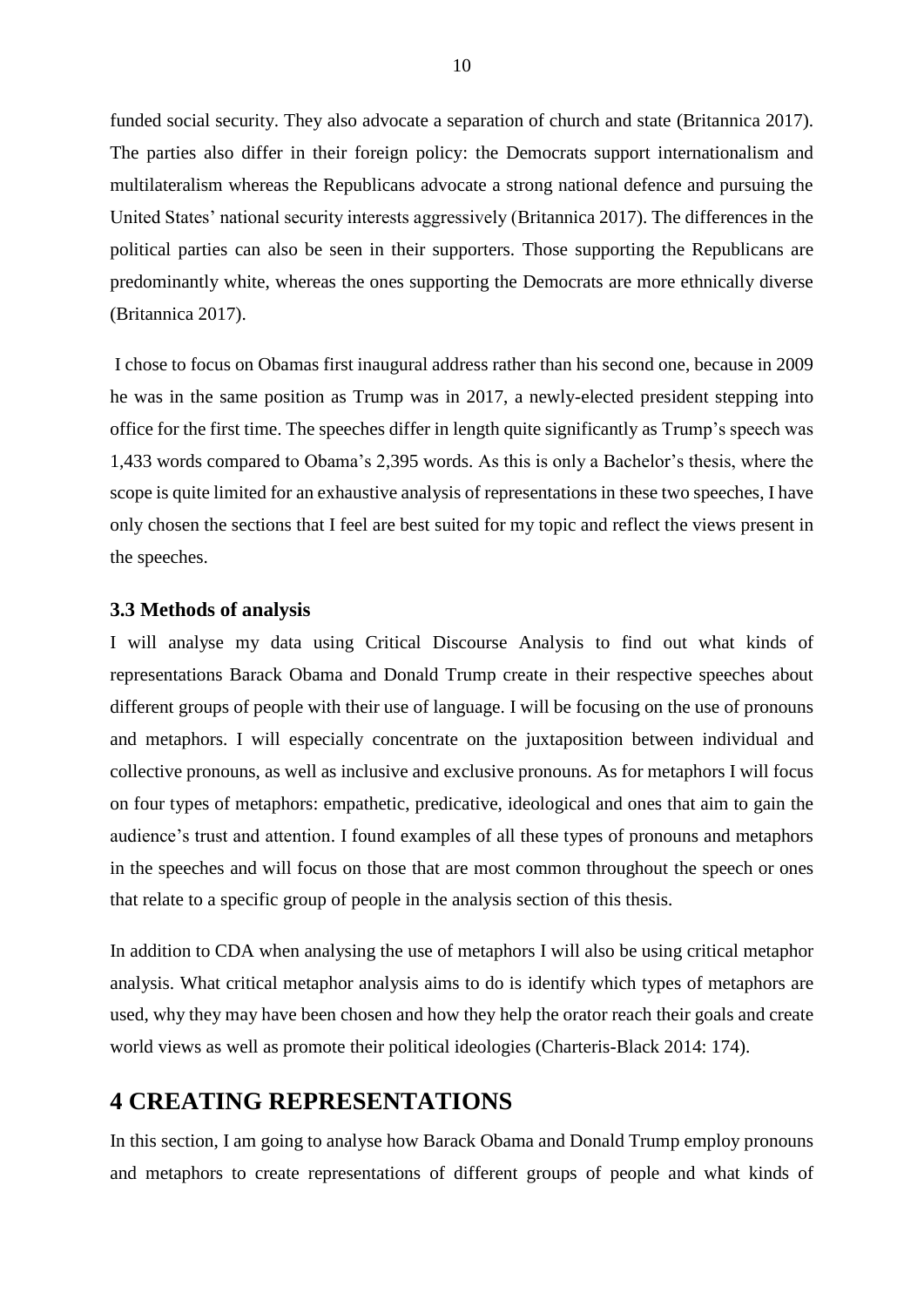representations they create. I am going to begin by focusing on the two speeches separately and identifying the most prominent ways the presidents create representations with the help of pronouns and metaphors. I will then conclude my analysis by comparing the representations present in the speeches, and the way in which they were created. Comparing the speeches is very important because it offers insight into how the presidents' views differ from each other and whether they regard minority and other groups of people differently.

#### <span id="page-11-0"></span>**4.1 Barack Obama's speech**

The first speech I am going to be analysing was held by the first African-American president in the United States, Barack Obama, on the  $20<sup>th</sup>$  of January 2009 in Washington D.C. Obama was elected president after his successful campaign against Republican John McCain, Obama's campaign slogan was *Yes we can*.

#### <span id="page-11-1"></span>**4.1.1 Pronouns**

In Obama's inaugural address the most prominent pronouns are, without a doubt, *we* and *our*. They are usually used in a context where they are inclusive (Scheibman 2014: 378) in the sense that all Americans are the addressees, even the ones not physically present in the audience. The value of Obama's use of the inclusive first person plural *we* in the speech is to highlight and encourage group membership within the American people: *We are a nation of Christians and Muslims, Jews and Hindus and nonbelievers. We are shaped by every language and culture, drawn from every end of this Earth.* There is, however, one segment in the speech where Obama is using inclusive *we* in order to appeal to other nations in addition to Americans.

> (1) And to those nations like ours that enjoy relative plenty, we say we can no longer afford indifference to suffering outside our borders, nor can we consume the world's resources without regard to effect, for the world has changed, and we must change with it.

In the above example, Obama's use of pronouns can be understood in such a way that he reaches out to other developed countries and urges them to follow America's lead in how they regard the rest of the world and the planet. The first few pronouns refer only to Americans, but the rest can be seen to include a larger group of people, all countries that "enjoy relative plenty." This creates a group-mentality of sorts between people from different nations.

Obama also uses the third person plural *they* in two consecutive paragraphs near the beginning of the speech where the reader can see the juxtaposition between self-inclusive and selfexclusive pronouns, *we* and *they* (Gustafsson Sendén 2014: 51).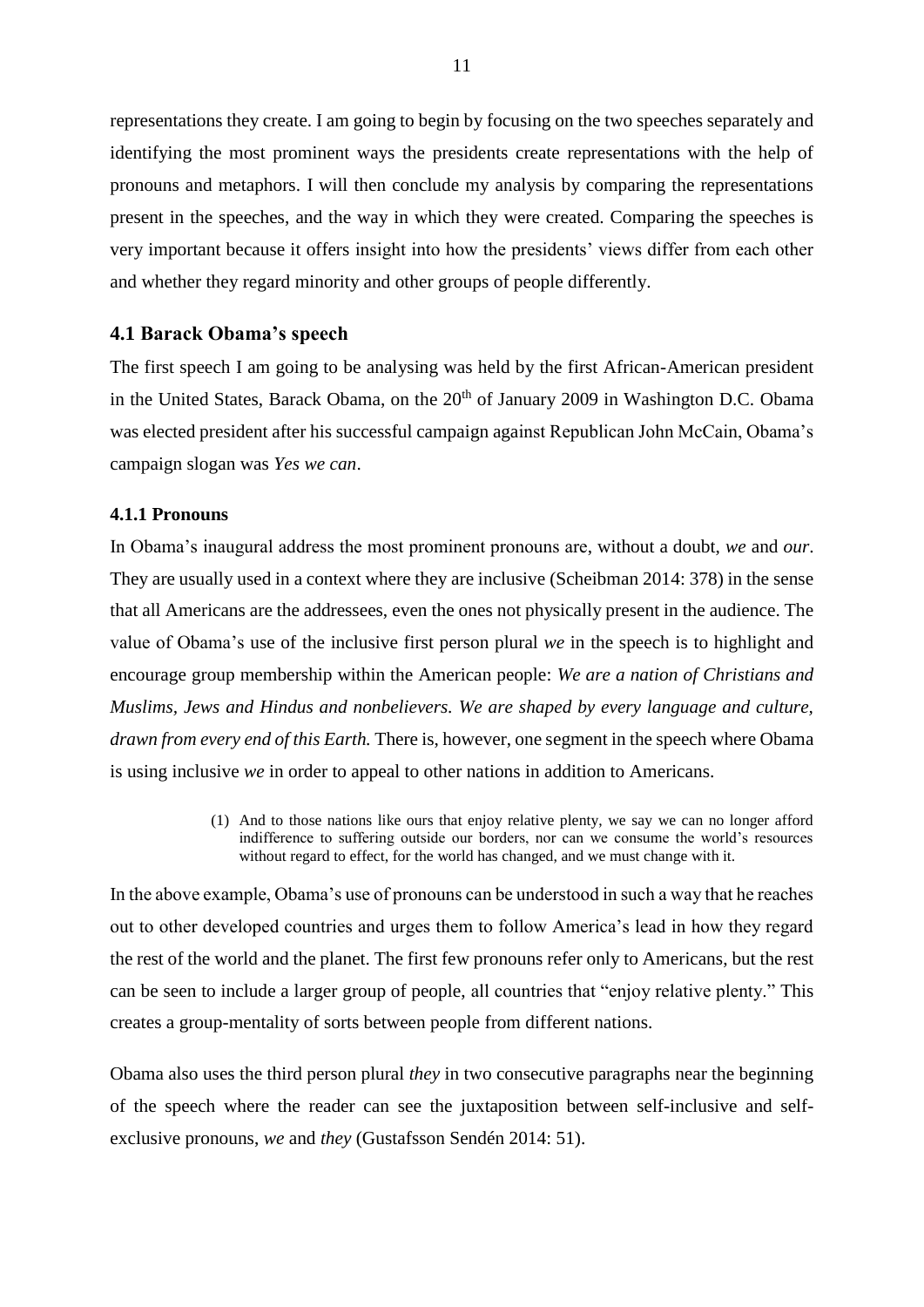(2) For us, they packed up their few worldly possessions and travelled across oceans in search of a new life. For us, they toiled in sweatshops and settled the West, endured the lash of the whip, and plowed the hard Earth. For us, they fought and died in places like Concord and Gettysburg, Normandy and Khe Sanh. Time and again, these men and women struggled and sacrificed and worked 'til their hands were raw so that we might live a better life. They saw America as bigger than the sum of our individual ambitions, greater than all the differences of birth or wealth or faction.

In a sense the pronouns *we* and *they* are not opposing groups of people in the example above, rather they are two groups working for the same goal and dream, but in different periods of time. *They* refers to all the previous generations of Americans all the way from European settlers to soldiers in the Second World War, it even includes the African-American slaves who "endured the lash of the whip". *Us* on the other hand refers to the current generation of Americans. This example creates the imagery that every generation has worked for the betterment of the nation and its people and enforces the idea of group membership within all Americans regardless of when they lived. As the first person plural is repeated in sentenceinitial position it gives specific emphasis to the entire message.

The pronoun *they* comes up one more time in Obama's inaugural address only a few paragraphs after the preceding example.

> (3) Now, there are some who question the scale of our ambitions, who suggest that our system cannot tolerate too many big plans. Their memories are short, for they have forgotten what this country has already done, what free men and women can achieve when imagination is joined to common purpose and necessity to courage.

In the above example the use of the pronoun differs from that in Example 2. In Example 2, *they* and *us* were both Americans working towards a common goal, whereas in Example 3 *they* is an opposing group of people. The pronouns are used in such a way here that they make a clear division between the groups of Americans, those that do believe in a positive future and those that do not.

Throughout the speech Obama mainly uses the first person plural *we* in an inclusive sense, referring to the speaker and the addressees (Scheibman 2014: 378), but there is one paragraph in which it is used in an exclusive sense, as referring to the speaker and a group that is not the addressees (Scheibman 2014: 378).

> (4) The question we ask today is not whether our Government is too big or too small, but whether it works; whether it helps families find jobs as a decent wage, care they can afford, a retirement that is dignified. Where the answer is yes, we intend to move forward. Where the answer is no, programs will end. And those of us who manage the public's dollars will be held to account to spend wisely, reform bad habits, and do our business in the light of day, because only then can we restore the vital trust between a people and their government.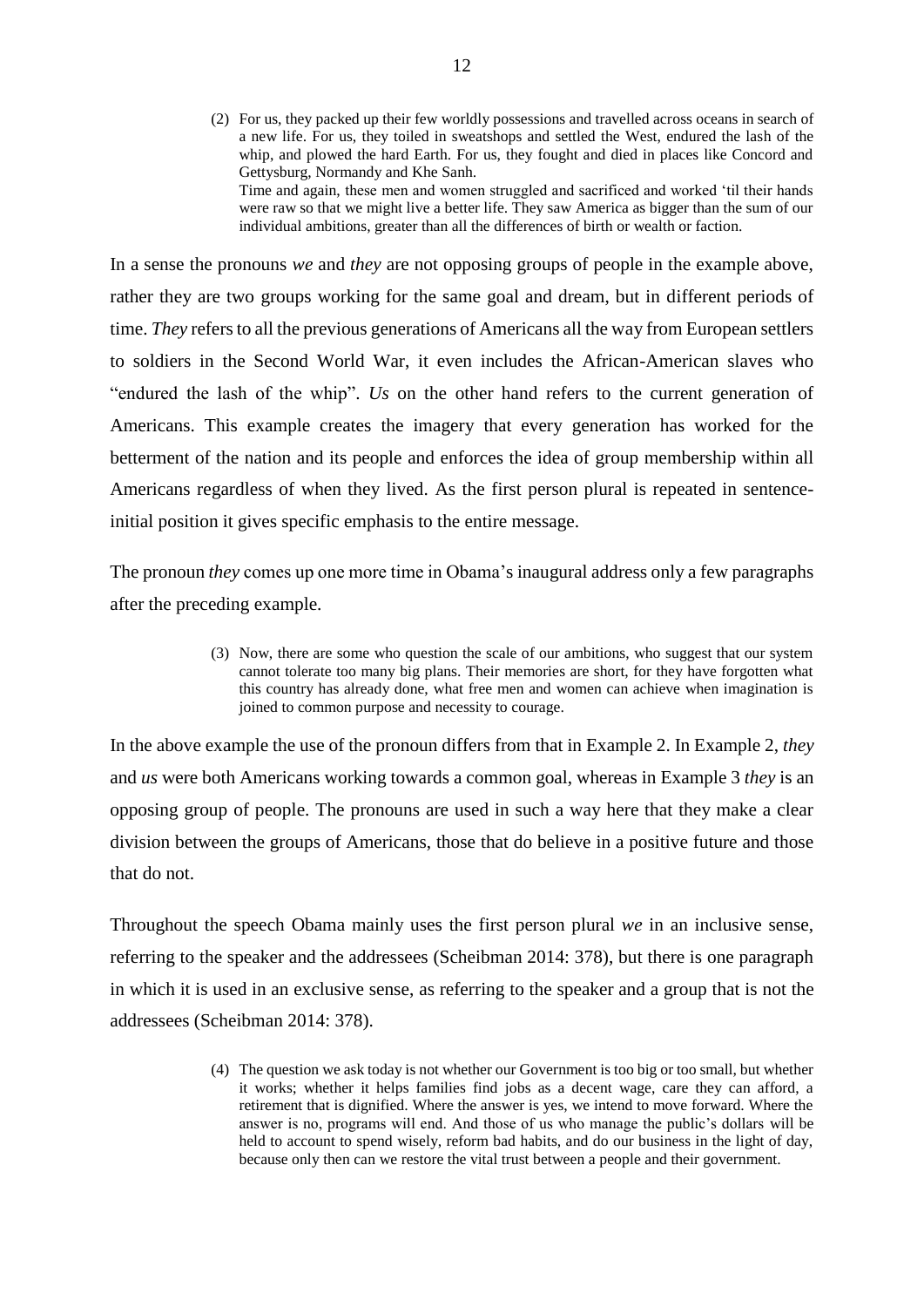In Example 4, the paragraph begins with the first person plural being inclusive and the exclusive *we* appears just after the half-way point of the excerpt. When Obama is talking about "those of us who manage the public's dollars" he is referring to the government, therefore it is clear that the *we* is exclusive, he and a specific group, that is not the audience, are in charge of decision making. As for the last *we* in this example, it is ambiguous in its use (Scheibman 2014: 381- 382). Depending on the hearer, it can be interpreted as referring to just the government, or alternatively to the American people as a whole.

As for the pronoun *you*, it does not appear often in Obama's speech, as he prefers using selfinclusive pronouns and collective pronouns that exclude the addressees. There are, however, two short paragraphs where the second person singular or plural, depending on the context and interpretation, is employed.

- (5) And for those who seek to advance their aims by inducing terror and slaughtering innocents, we say to you now that our spirit is stronger and cannot be broken. You cannot outlast us, and we will defeat you.
- (6) To the Muslim world, we seek a new way forward based on mutual interests and respect. To those leaders around the globe who seek to sow conflict or blame their society's ills on the West, know that your people will judge you on what you can build, not what you destroy. To those who cling to power through corruption and deceit and the silencing of dissent, know that you are on the wrong side of history, but that we will extend a hand if you are willing to unclench your fist.

A common theme between both those examples is the fact the referent of *you* has mainly a negative connotation. *You* is also used in its plural form and the referent is not explicitly named though "the Muslim world" is mentioned in Example 6, the pronoun *you* is not referring to that group of people, at least directly. The negative connotation of the second person plural comes from the context in which Obama uses it: terror, slaughtering of innocents, destruction, corruption and the silencing of dissent. The negative context creates a juxtaposition between these two groups, Americans and those who wish to oppose them.

#### <span id="page-13-0"></span>**4.1.2 Metaphors**

When it comes to the use of metaphors in Obama's inaugural address, I found examples for the empathetic, ideological, predicative and ones that are aimed at gaining the audiences trust and attention in the speech (Charteris-Black 2014: 201). I then further divided them into ones that are somehow relevant to the creation of representations of different groups of people, and those are the metaphors that I will be analysing here.

Obama begins his speech by using metaphorical language to gain the audiences trust and attention.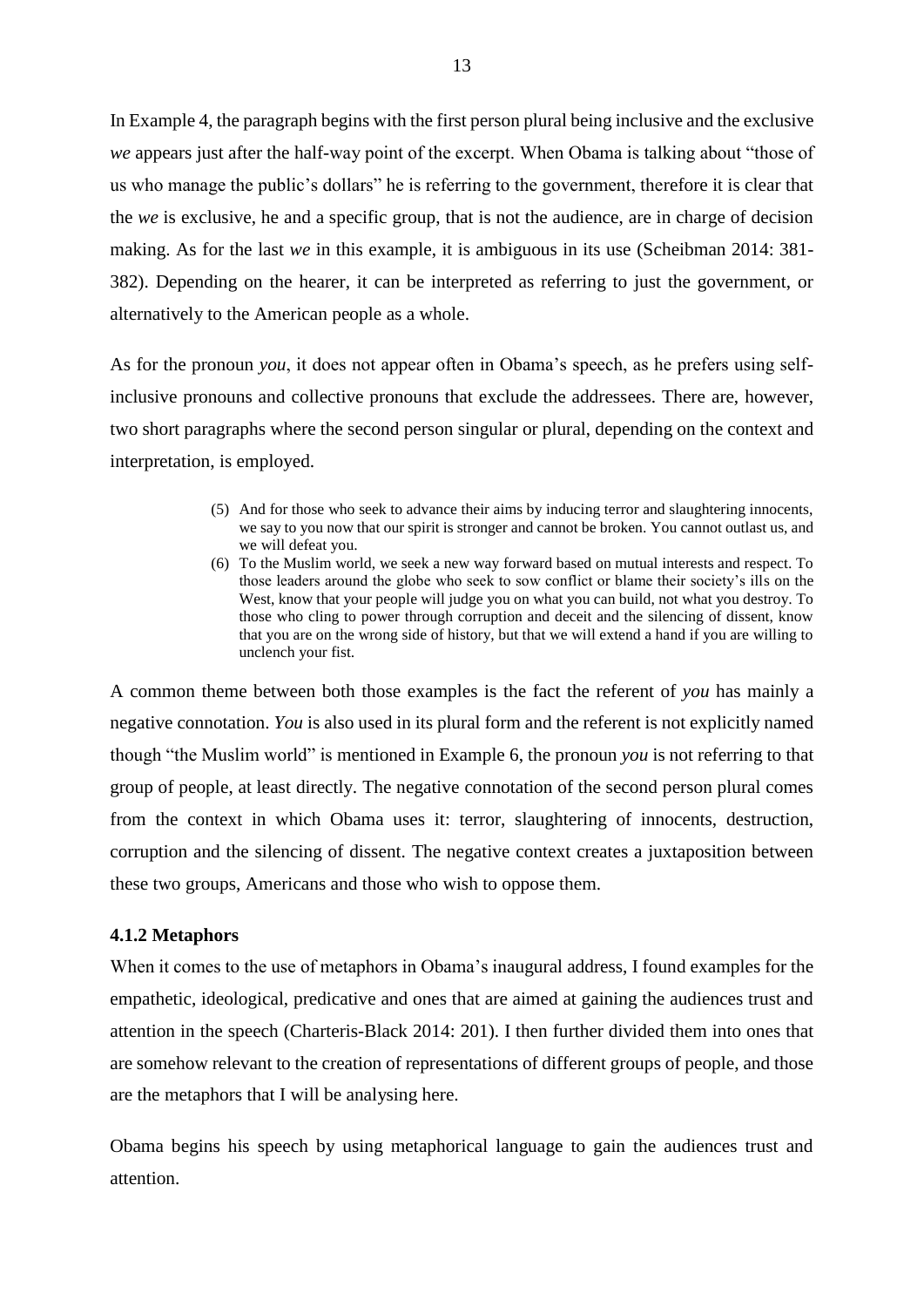(7) I stand here today *humbled by the task before us*, *grateful for the trust you have bestowed*, *mindful of the sacrifices borne by our ancestors*.

The purpose of this kind of lead-in to a speech is to place the speaker on the same level as the audience. He is humbled by the task they all share and he is only in this position because of the people and their trust. He also pays respects to those that have come before him. The main goal of this is to establish that the people must come together and unite to reach a common goal.

The most common type of metaphor in Obama's inaugural address is, by far, metaphors of empathetic purpose, which are used quite consistently throughout the speech. They are used mainly in regards to actions that must be taken to ensure a better future.

- (8) *We remain a young nation*, but in the words of the Scripture, the time has come *to set aside childish things*. The time has come to *reaffirm our enduring spirit*; *to choose our better history*; *to carry forward that precious gift*, that noble idea, passed on from generation to generation: the God-given promise that all are equal, all are free, and all deserve to pursue their full measure of happiness.
- (9) Starting today, *we must pick ourselves up, dust ourselves off, and begin again the work of remaking America*.

In Examples 8 and 9 the metaphors aim to create a group-mentality of sorts; all Americans must put in some effort through the same means to better the society. The difference between these two examples is that in Example 8 the group-mentality is created via a shared, religious-based mission, whereas in Example 9 the group-mentality is accomplished via an imagined physical fall that all Americans have endured and must now recover from together. Another way in which Obama employs metaphors of empathetic purpose is when he is referring to past generations of Americans and other nations in positive contexts.

- (10)Rather, it has been the risk-takers, the doers, the makers of things some celebrated but more often men and women obscure in their labor, who have *carried us up the long, rugged path towards prosperity and freedom*.
- (11)And so to all the other peoples and governments who are watching today, from the grandest capitals to the small village where my father was born: know that *America is a friend of each nation and every man, woman, and child who seeks a future of peace and dignity*, and we are ready to lead once more.

The first of the two above examples refers to the past generations of Americans in a positive light and enforces the idea that the current welfare Americans enjoy is only possible because of them and therefore everyone should be thankful for them. The second example also refers to people not in the immediate audience, but instead of referring to the past, it refers to other nations and their people. The metaphor shows America in a positive light and aims to create goodwill towards the nation, this representation is accomplished with the use of personification: America is a friend. It also creates positive connections between the peoples of the world and a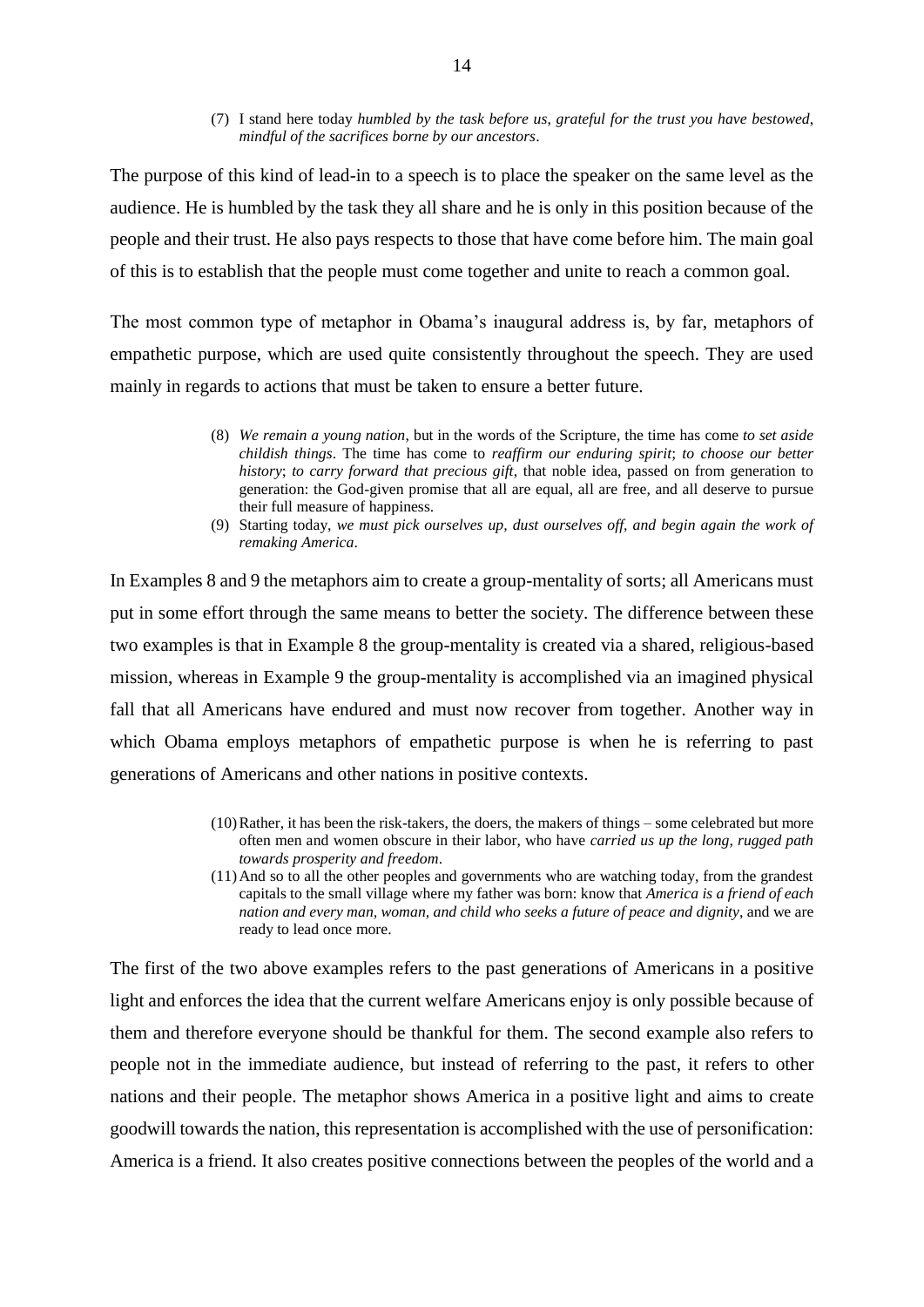mentality that everyone can have the same possibilities in life regardless of where you were born.

As for metaphors of predicative purpose, there are only two that are relevant to the topic of analysis here. Both metaphors appear in the same paragraph nearing the end of the speech.

As can be seen from this example they both refer to non-Americans who are seen as a negative influence. The metaphors themselves aim to bridge the divide between Americans and this group of non-Americans. America is willing to take the first step towards a more positive relationship between nations, if the opposing country is willing to procreate positive changes in their actions. Even though these metaphors enforce the idea of two or more opposing nations, they also show possibility towards co-operation and friendship that is accomplished with the use of personification.

In this inaugural address there is only one example of an ideological metaphor. Ideological metaphors are often systematic in use (Charteris-Black 2014: 211), so even though there is only one in the speech, it is easily recognizable as the terminology used in it is such that is common in rhetorical language use.

> (13)To the people of poor nations, we pledge to work alongside you to make your *farms flourish* and let *clean waters flow*; to *nourish starved bodies* and *feed hungry minds*.

Here the context is again positive and it presents America in the role of a farmer, a care-giver and a teacher to those in need and that have a lesser quality of life. The terminology use in the metaphors is close to nature and biology, which is common for ideological metaphors, and helps to emphasize the fact that these are natural, positive and accomplishable goals.

## <span id="page-15-0"></span>**4.2 Donald Trump's speech**

The second speech that I will analyse here is the inaugural address Donald Trump gave on the  $20<sup>th</sup>$  January 2017 when he took office as the 45<sup>th</sup> president after a successful campaign against the Democratic candidate, Hillary Clinton. The main slogan during his campaign was *Make America great again*.

<sup>(12)</sup>To those who cling to power through corruption and deceit and the silencing of dissent, know that you are *on the wrong side of history*; but that *we will extend a hand if you are willing to unclench your fist*.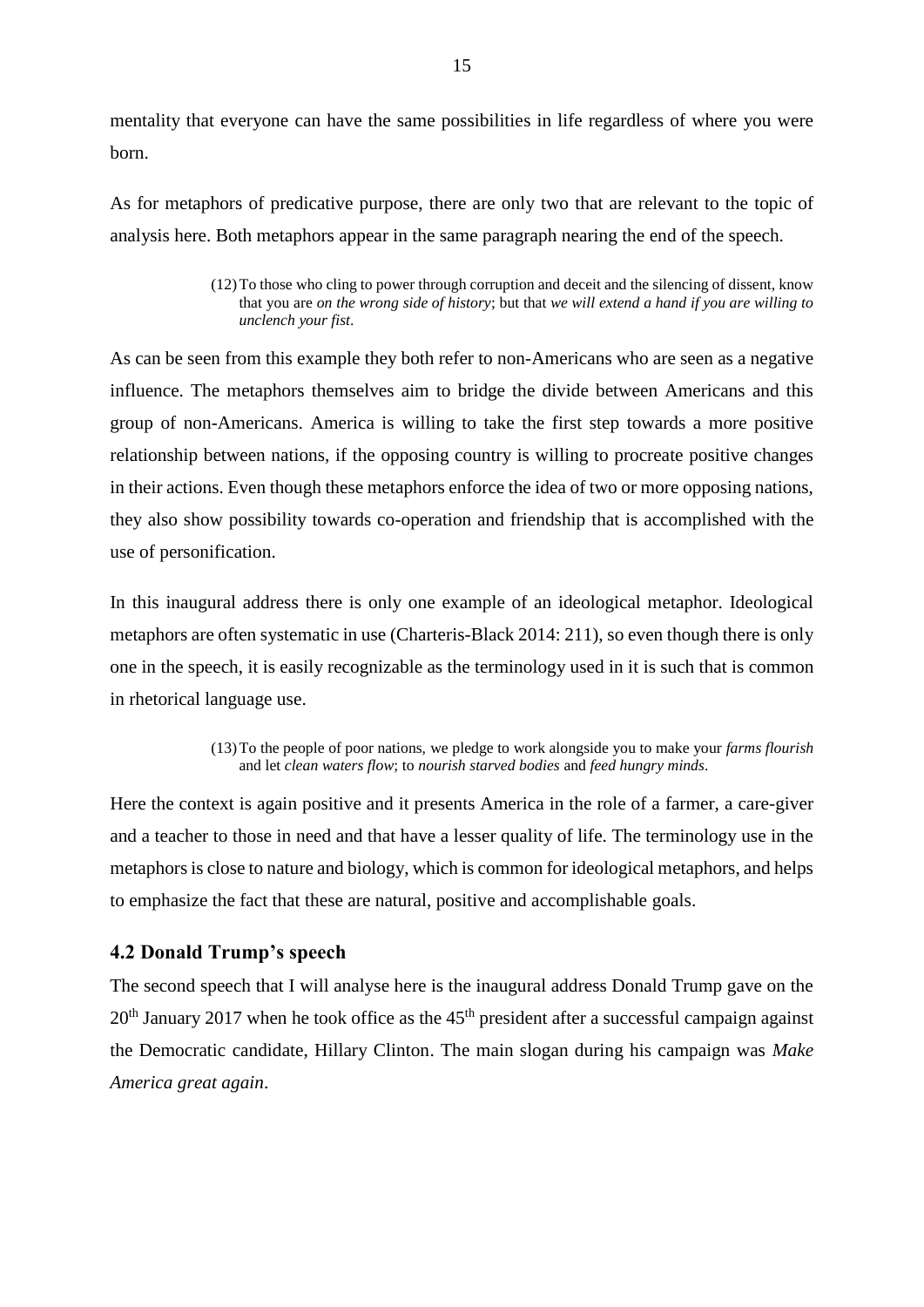#### <span id="page-16-0"></span>**4.2.1 Pronouns**

In his inaugural address Donald Trump employs inclusive, collective pronouns *we* and *our* often when he is referring to the country and the positive changes he ensures will happen in the future: *We will bring back our jobs. We will bring back our borders. We will bring back our wealth. And we will bring back our dreams*, but he also uses pronouns that divide people. In Example 14 he makes a clear division between American politicians and the citizens.

> (14)For too long, a small group in our Nation's Capital has reaped the rewards of Government while the people have borne the cost. Washington flourished, but the people did not share in its wealth. Politicians prospered, but the jobs left, and the factories closed. The establishment protected itself, but not the citizens of our country. Their victories have not been your victories; their triumphs have not been your triumphs; and while they celebrated in our Nation's Capital, there was little to celebrate for struggling families all across our land.

The division between politicians and the American people is created with the use of pronouns *they* and *you*. The third person plural *they* is used to refer to the politicians and it is given a very negative connotation in the context, whereas *you*, or the American people, are seen as a rather passive entity separate from the politics. In the above example Trump not only makes a division between politicians and the people, but he also makes it clear that he himself belongs to neither group as the pronouns he uses are both self-exclusive (Gustafsson Sendén et.al 2014: 51). The only instance in this example where he uses self-inclusive pronouns is when he refers to "our Nation's Capital" and "our country." This is not the only time during the speech where President Trump excludes himself or makes a division between himself and the people as you can see in Examples 15 and 16.

- (15)That all changes here and now, because this moment is your moment: It belongs to you. It belongs to everyone gathered here today and everyone watching all across America. This is your day. This is your celebration. And this, the United States of America, is your country
- (16)You came by the tens of millions to become a part of a historic movement the likes of which the world has never seen before. At the center of this movement is a crucial conviction: that a nation exists to serve its citizens. Americans want great schools for their children, safe neighborhoods for their families, and good jobs for themselves.

In Example 15 Trump uses the pronoun *you* and in addition to himself, he uses the pronoun in such a way that it excludes everyone who is not either physically present at the inauguration or watching it unfold on television. As for Example 16, Trump uses second person plural and third person plural to refer to all Americans. As the pronouns are self-exclusive the interpretation is that the president himself is not a part of the group he is referring to. It creates a feeling of detachment, which sets this example, and Example 16, apart from the rest of the speech, as usually when Trump is referring to the entire nation of Americans, not making divisions between politicians and the people, he uses self-inclusive pronouns.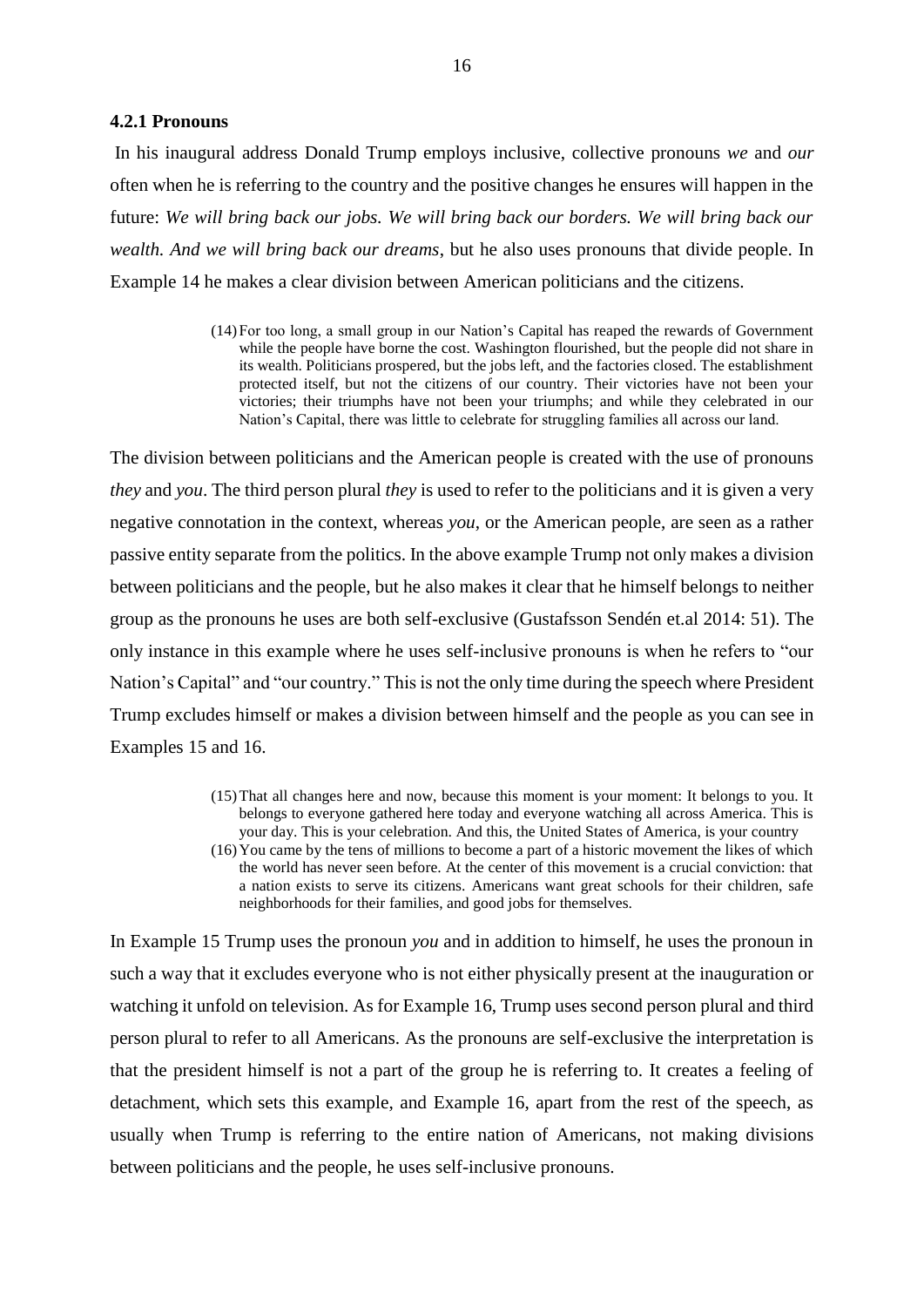When Trump is talking about foreigners in his inaugural address he is using a mixture of selfinclusive and self-exclusive as well as individual and collective pronouns. The choice of pronouns stems from the context and who the actor is in each situation.

- (17)We must protect our borders from the ravages of other countries making our products, stealing our companies, and destroying our jobs. Protection will lead to great prosperity and strength. I will fight for you with every breath in my body, and I will never, ever let you down.
- (18)We will seek friendship and goodwill with the nations of the world, but we do so with the understanding that it is the right of all nations to put their own interests first. We do not seek to impose or way of life on anyone, but rather to let it shine as an example – we will shine – for everyone to follow.

The first of the two examples begins with the first person plurals *we* and *our* used in an inclusive sense when Trump is using language to separate Americans and foreigners, but quickly changes to *I* and *you* when he is referring to only Americans. Here Trump is the active participant and the people are passive as the first person singular is the actor and the second person singular/plural is the one acted upon. This again makes Trump seem somewhat separate from the people as he is the one working towards something rather than all Americans working together. What Example 18 shows, is that even when the context is positive in regards to other nationalities, Trump uses inclusive pronouns. What should be noted, however, is that the inclusive pronoun *we* refers to only Americans and foreign nations are referred to with the third person plural *they*. This use of pronouns sets the United States and other nations apart.

#### <span id="page-17-0"></span>**4.2.2 Metaphors**

I will be focusing on the same types of metaphors when analysing Donald Trump's inaugural address as I did with Barack Obama's inaugural address: empathetic, ideological, predicative and those that aim to gain attention and trust from the audience (Charteris-Black 2014: 201). The only one of these metaphor-types that was not used in the speech to create representations of different groups of people is the metaphors that aim to gain attention and the audience's trust, and therefore none of them will be analysed here. It is, however, noteworthy that these kinds of metaphors were not present in the speech.

In Trump's inaugural address the number of different types of metaphors is much more even than in Obama's speech as he does not seem to favour one style of metaphor over the others. One significant aspect to note is how Trump uses metaphors of empathetic purpose almost solely in a negative context, which is unusual for this type of metaphors (Charteris-Black 2014: 207).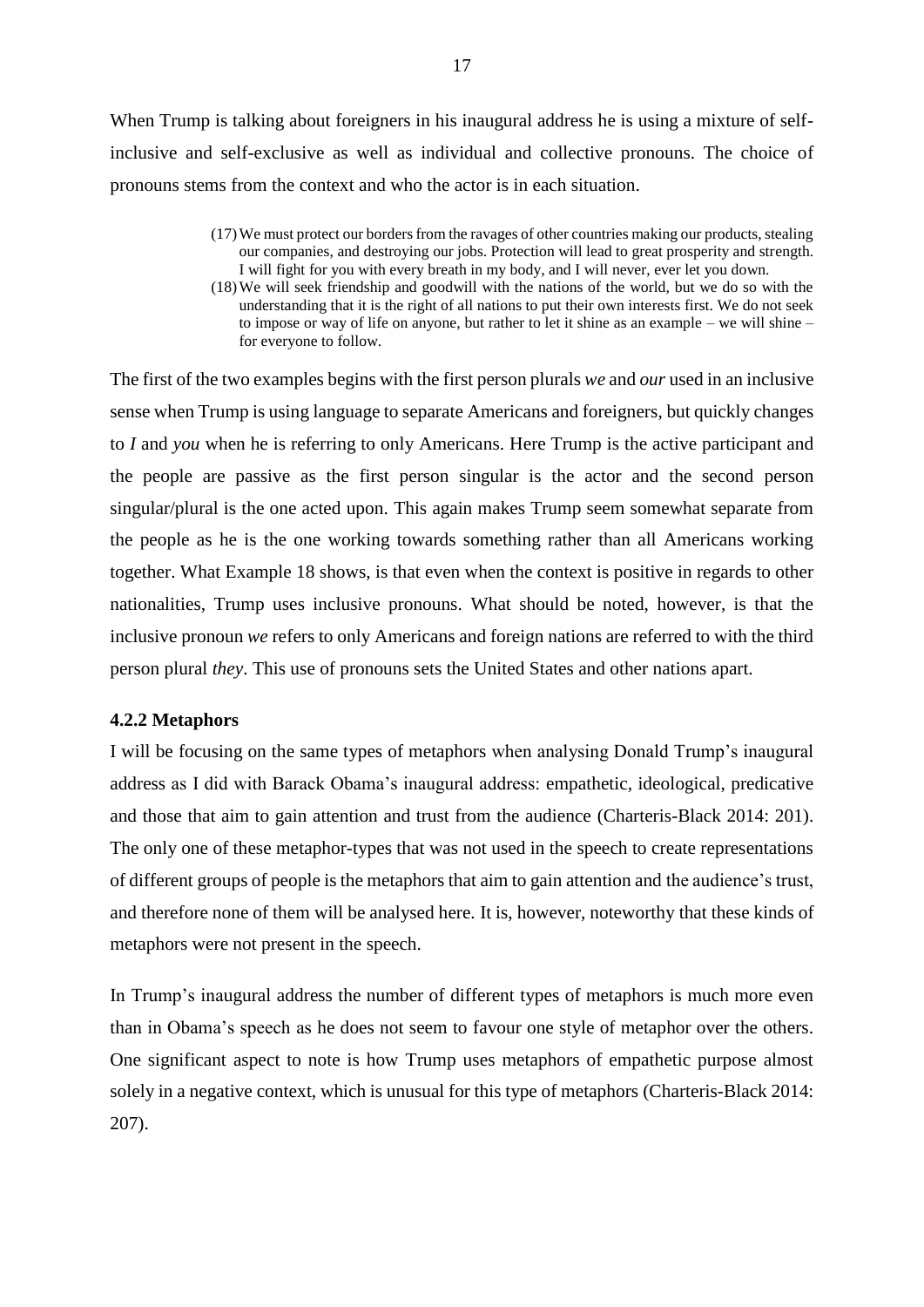- (19)But for too many of our citizens, a different reality exists: mothers and children *trapped in poverty* in our inner cities, rusted out factories *scattered like tombstones* across the landscape of our nation
- (20)We've made other countries rich while the wealth, strength and confidence of our country has *dissipated over the horizon*. One by one, the factories shuttered and *left our shores*

The negativity in these examples comes from the terminology that is used in the metaphors and the context in which they are used. Example 19 highlights the fact that some Americans have a lesser quality of life than others, there is poverty and a lack of jobs as the factories have been closed. Here Trump creates a division between the wealthy and the poor, while in Example 20 the division is between America and other nations. When comparing this example to the rest of the speech, here America is shown as the weaker one, whereas the rest of the speech promotes American's greatness above other nations.

There is only one example of an empathetic metaphor used in a positive context:

#### (21)We will *seek friendship and goodwill* with the nations of the world – – *We will shine for everyone to follow*.

In Example 21 the context is positive and refers to other nations. The metaphors do, however, show Americans and other nations as two separate entities, America will reach out in friendship to foreign countries and lead by example. Even though the foreign countries are shown in a positive light here as there is a possibility for a good relationship, the idea of American exceptionalism still shines through here. The concept of American exceptionalism first comes from the Puritan settlers, who saw themselves as a moral example to the rest of the world "a city upon a hill", today it refers to America being unique and essentially different from any other country (Du Pont 2017: 119-120).

Ideological metaphors are present in only one paragraph in Trump's inaugural address and the connotation behind them is quite negative.

> (22)For too long, a small group in our nation's capital has *reaped the rewards of government* while the people have borne the cost. *Washington flourished*, but the people did not share in its wealth. *Politicians prospered*, but the jobs left and the factories closed.

Here the metaphors make a clear division between the government and the American people. The first metaphor in this example is clearly negative as the verb *reap* is often used in relation to death and cutting something down. The following two metaphors could, in themselves, be interpreted as positive, as they relate to nature and successfulness, but the context is what makes the connotation negative. The riches and successes helped only a few whereas the masses suffered.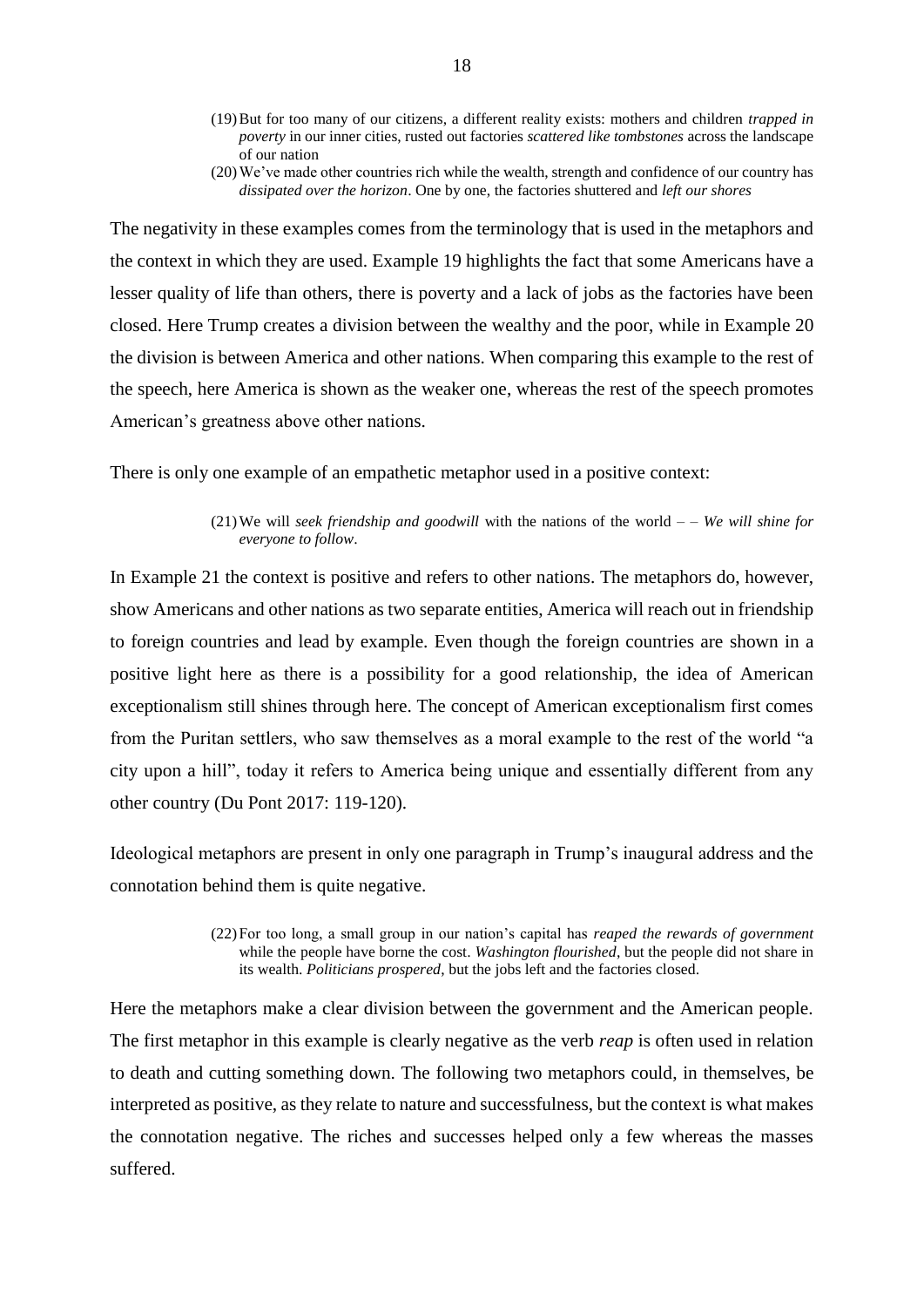In Trump's speech all the metaphors of predicative purpose are found near the end of the speech. They are also used to create a separation between two groups of people, but whereas with ideological metaphors where the division was between politicians and the people, here it is between Americans or "the civilized world" and other nations.

> (23)We must *protect our borders* from *ravages of other countries* making our products, stealing our companies and destroying our jobs.

> (24)We will reinforce old alliances and form new ones, and *unite the civilized world against radical Islamic terrorism*, which we will eradicate completely from the face of the world.

Examples 23 and 24 both show foreigners in a very negative light and Example 24 further specifies who the predicative metaphor is referring to in such a negative way. The first of the two examples implants the idea that foreigners are ravages that Americans must be protected from and they are hindering the economic growth in the United States as they are responsible for companies and jobs relocating to other countries. The second example creates a division between America and its allies, and Islamic terrorists, which is a very specific group. In this metaphor Trump claims that all civilized nations will band together to face a common enemy.

### <span id="page-19-0"></span>**4.3 Comparing the findings**

The aim of this section is to compare my findings in the two inaugural addresses when it comes to the use of pronouns and metaphors in the creation of representations about groups of people. I will also try to shed light on how these factors affect the mood of the speech, and what kind of influence the presidents may have hoped their respective speeches would have on their audience.

When comparing the use of pronouns in the two inaugural addresses, it is clear that the amount of self-inclusive pronouns is particularly divergent. Also the number of inclusive first person plural *we* varies significantly. Is should, however, be taken into account that the speeches differ in length, therefore one should not focus solely on comparing the speeches with each other but rather compare the amount of different pronouns within the respective speeches. In the below table I also added ambiguous second person pronouns into collective pronouns rather than individual pronouns which affects the numbers specifically in regards to Trump's speech.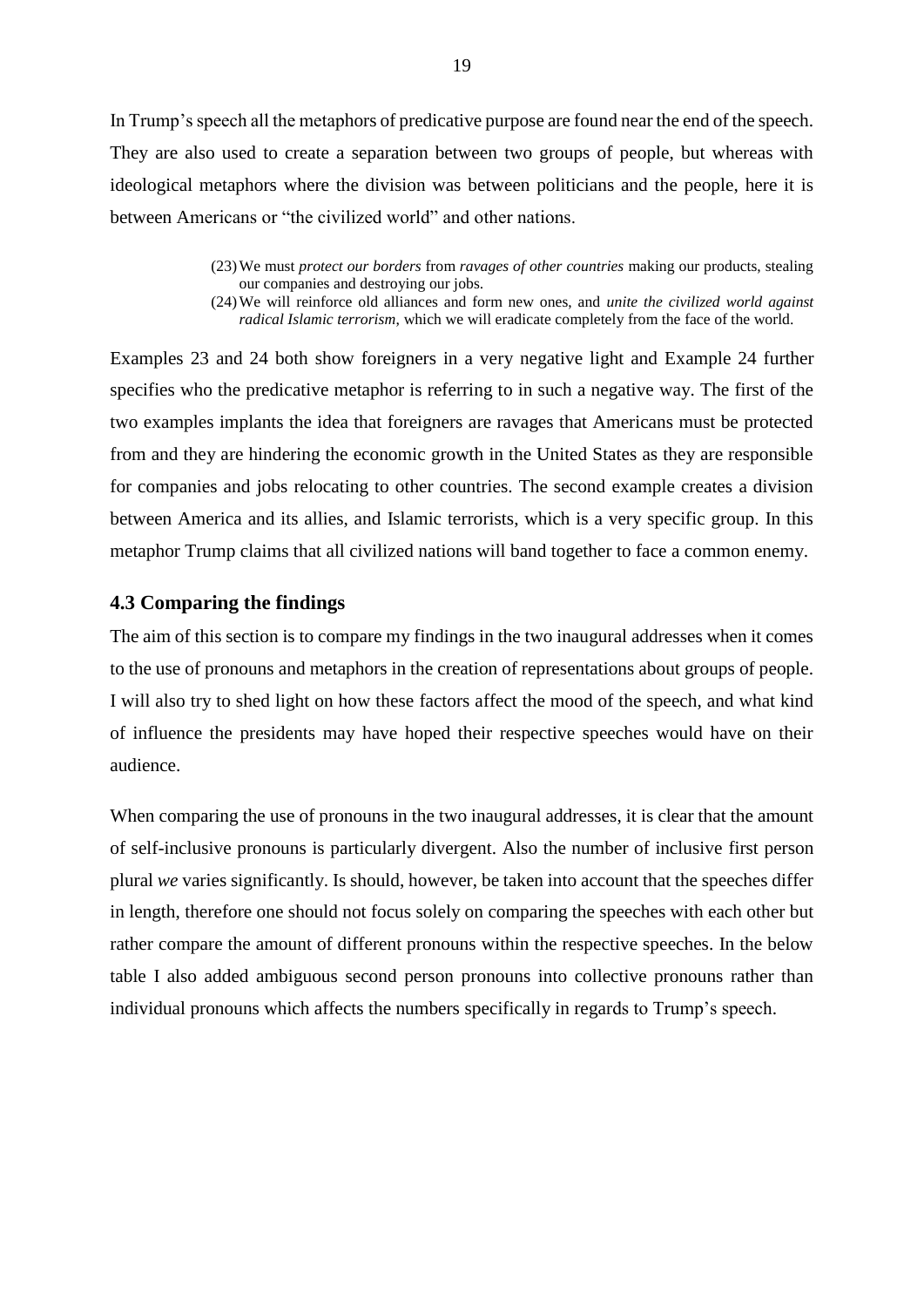|       | individual<br>pronouns | collective<br>pronouns | self-inclusive<br>pronouns | self-exclusive<br>pronouns | inclusive we | exclusive we |
|-------|------------------------|------------------------|----------------------------|----------------------------|--------------|--------------|
|       |                        |                        |                            |                            |              |              |
| Obama |                        | 172                    | 155                        | 42                         | 147          |              |
|       |                        |                        |                            |                            |              |              |
| Trump |                        | 142                    | 103                        | 41                         | 100          |              |
|       |                        |                        |                            |                            |              |              |

Table 1. The pronouns

Even though there are many similarities in the number of different types of pronouns in the speeches, what is maybe more significant in the analysis of representations, is the context in which the pronouns appear and their connotations. As is apparent in my analysis, Obama uses self-exclusive pronouns mainly in regards to foreign nations and in positive contexts. Trump also employs self-exclusive pronouns when referring to foreign nations, but also in reference to different groups of Americans. He refers to Americans several times with the second person plural and even juxtaposes that with the third person plural, which refers to politicians. As for the connotations of self-exclusive pronouns in Trump's speech, they are negative more often than in Obama's speech. These differences in the use of pronouns affect the moods of the speeches significantly. Obama makes the United States seem more cohesive and he enhances group membership even with foreign nations whereas Trump sets himself apart from the rest of Americans and creates divisions between the people.

The two presidents use metaphors with very different connotations in their inaugural addresses, but both use them mainly in regards to foreigners. Obama uses empathetic, ideological and predicative metaphors to create positive representations about foreigners and their relationship with Americans. Even when there is clear division between two groups, the metaphors are used to help bridge the divide and enforce positive discourse. In comparison, Trump mainly uses empathetic, ideological and predicative metaphors in negative contexts to make the divisions between people more enhanced. He creates divisions between Americans, the wealthy and the poor as well as people and politicians, but also between Americans and other nations. Even when he is using metaphors to promote friendship and goodwill between nations the idea of American exceptionalism is present (Du Pont 2017: 119-120). There are also a few metaphors referring only to Americans in both speeches. In Obama's speech there are empathetic metaphors that refer to past and present generations of Americans in positive contexts. The metaphors referring to Americans in Trump's speech are also empathetic but the context is negative.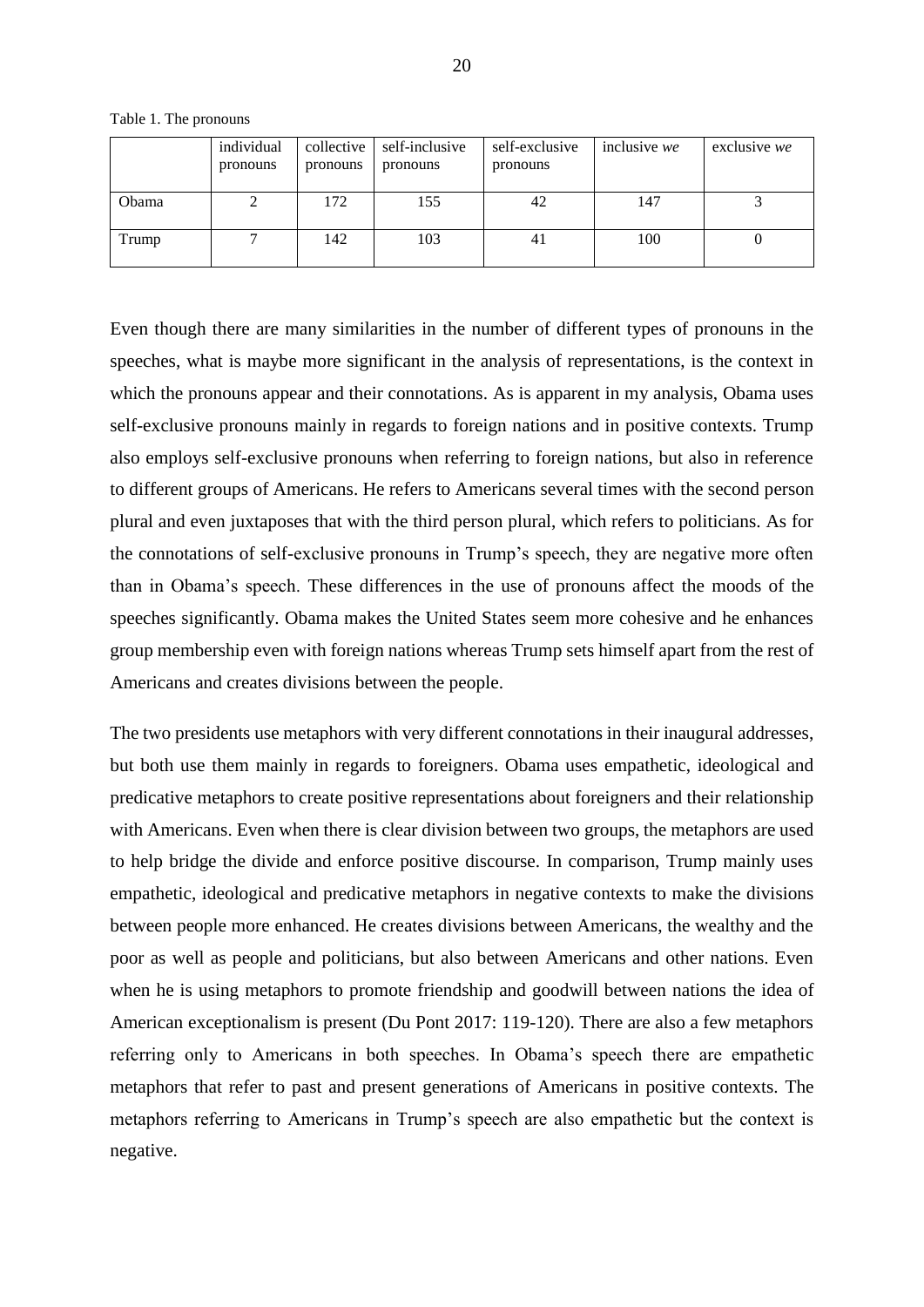These differences in Obama and Trump's inaugural addresses might reflect their personal attitudes, but also their political party backgrounds. This is especially apparent in the representations these speeches create about foreigners. The Democrats support multilateralism and internationalism [\(Britannica](https://www.britannica.com/topic/Democratic-Party#toc233982) 2017) and following that ideology Obama created almost solely positive representations about foreign nationalities. The Republicans on the other hand advocate a strong national defence and the aggressive pursuit of America's interest (Britannica 2017) and that is reflected in Trump's speech as he creates more negative representations about foreigners and enhances a division between America and other nations.

## <span id="page-21-0"></span>**5 CONCLUSION**

The aim of this thesis was to recognize the importance of creating representations in presidential inaugural addresses in the United States. In accordance with my two research questions I attempted to explore possible differences between Barack Obama and Donald Trump's inaugural addresses in how they create representations of different groups of people with the help of pronouns and metaphors. I focused on specific types of metaphors and the differences in use between inclusive and exclusive pronouns as well individual and collective pronouns.

The findings of my analysis were rather conclusive in the sense that I found clear differences between the two inaugural addresses, but there was also consistency within both respective speeches. Obama used both pronouns and metaphors mainly to encourage group membership and positive connotations towards different socio-economic groups and foreign nationalities. In Trump's speech the pronouns and metaphors were quite often used in such a way that they enforced existing divisions between groups of people based on their status in the society, nationality and also between himself and the people. Based solely on the speeches Trump seems more distant whereas Obama is more at one with the people. My results regarding the use selfinclusive pronouns in mainly positive contexts confirmed the findings of Gustafsson Sendén (2014). As for metaphors in Trump's speech, and especially the way he used metaphors of empathetic purpose, however, differed from what Charteris-Black (2014) says about the subject, as Charteris-Black states that empathetic metaphors are mainly used in positive contexts.

The inaugural addresses of American presidents are circulated widely throughout the world and can therefore have a noticeable impact on the everyday lives of people. Therefore, and as my study indicates, politicians should be mindful of their language choices. Even simple choices, such as the decision between a self-inclusive and a self-exclusive pronoun or the context where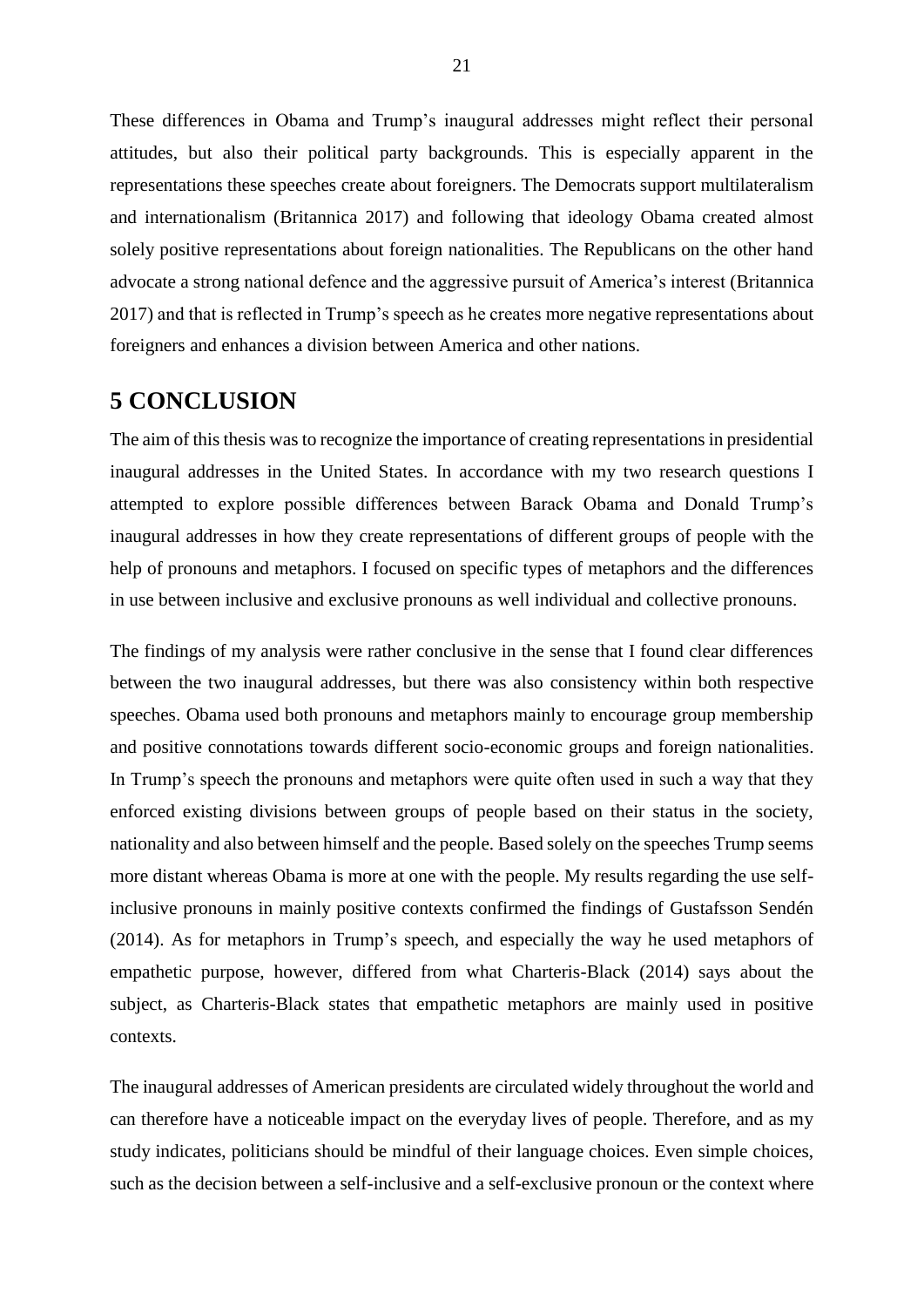you decide to place a metaphor, can have a significant impact on the representations you create. These representations can, even unintentionally, portray a specific group of people in a very negative light and therefore affect peoples' attitudes towards that particular group. This kind of 'dividing' use of language should be considered carefully before employed. The findings of this study can be applied to other discourses as well and should be taken into consideration when planning a public speech or other form of discourse that can be expected to reach a wider audience.

The restricted scope of a Bachelor's thesis did not allow for a comprehensive study of representations in inaugural addresses given by presidents of the United States as I could only focus on two speeches given by two different presidents. This, however, opens the way for possible future research on the topic. An interesting aspect to study would be to include more inaugural addresses in the scope and see whether any conclusions can be drawn on the basis of the presidents' political party. It would also be interesting to analyse how the speeches in this thesis were received by the public or in the social media.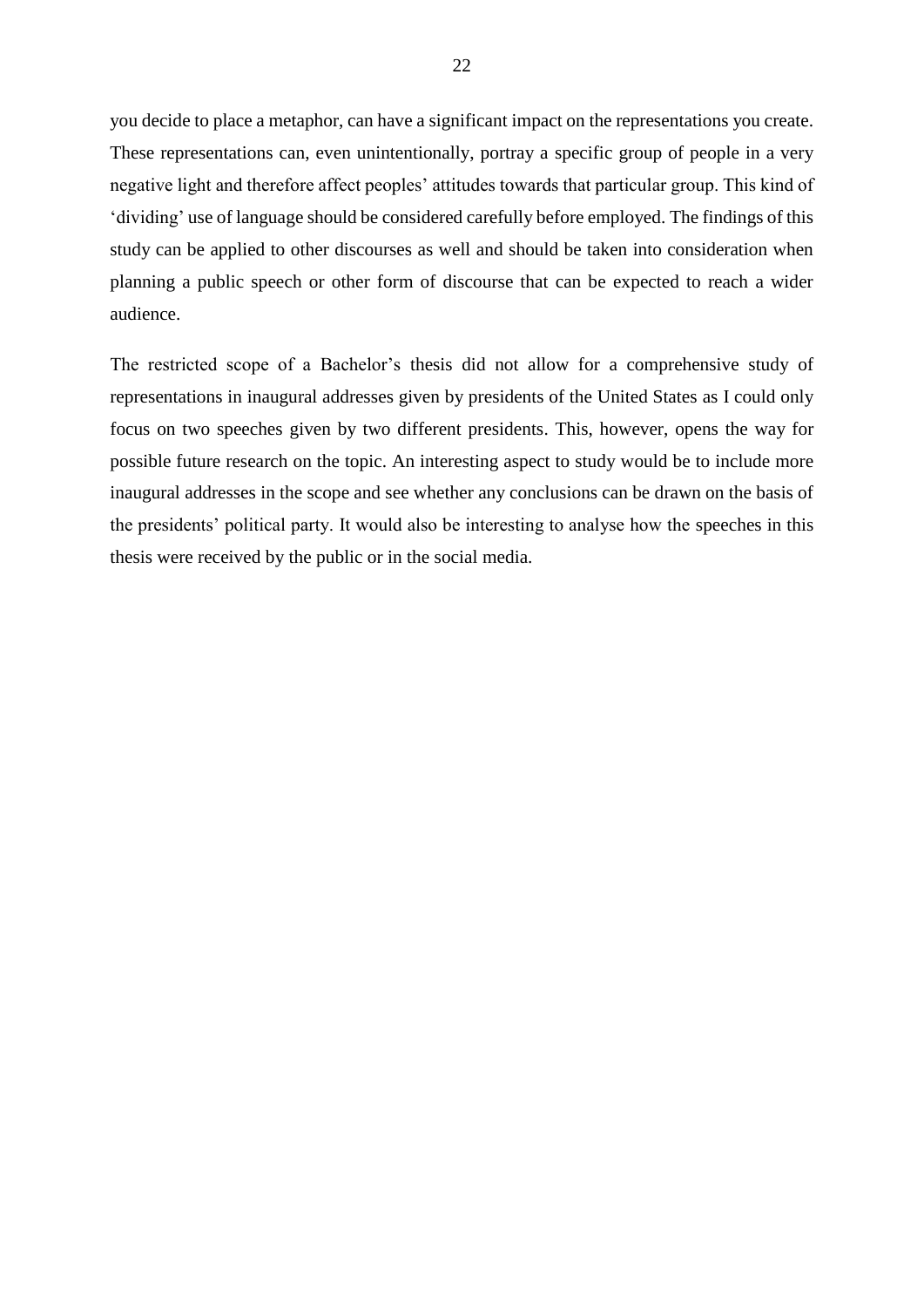# <span id="page-23-0"></span>**BIBLIOGRAPHY**

#### **Primary sources**

Obama, B. (2009) *Inaugural address* [online] <http://www.presidency.ucsb.edu/ws/index.php?pid=44> (10 August, 2017)

Trump, D. (2017) *Inaugural address* [online] <http://www.presidency.ucsb.edu/ws/index.php?pid=120000> (10 August, 2017)

## **Secondary sources**

- Britannica (2017).<https://www.britannica.com/topic/Democratic-Party#toc233982> (11 November, 2017)
- Britannica (2017). [https://www.britannica.com/topic/Republican-Party](https://www.britannica.com/topic/Republican-Party%20(11) (11 November, 2017)
- Charteris-Black, J. (2014). *Analysing political speeches: Rhetoric, discourse and metaphor*. Basingstoke, Hampshire: Palgrave Macmillan.
- Chilton, P. A. (2004). *Analysing political discourse: Theory and practice*. New York: Routledge.
- Dunmire, P. L. (2012). Political discourse analysis: Exploring the language of politics and the politics of language. *Language and Linguistics Compass* 6 (11), 735-751.
- Du Pont, O. (2007). But we're American... the presence of American exceptionalism in the speeches of George W. Bush. *Lodz Papers in Pragmatics* 3, 119-136.
- Fairclough, N. (2013). *Language and power* (2nd ed ed.). Harlow, Eng. : New York: Longman.
- Gustafsson Sendén, M., Lindholm, T. and Sikstrom, S. (2014). Selection bias in choice of words: Evaluations of 'I' and 'we' differ between contexts, but 'they' are always worse. *Journal of Language and Social Psychology* 33 (1), 49-67.
- Inside Gov (2017). [http://us-political-parties.insidegov.com/l/2/Republican-Party](http://us-political-parties.insidegov.com/l/2/Republican-Party%20(11) (11 November, 2017)
- Oxford dictionaries (2017).<https://en.oxforddictionaries.com/definition/metaphor> (20 August, 2017)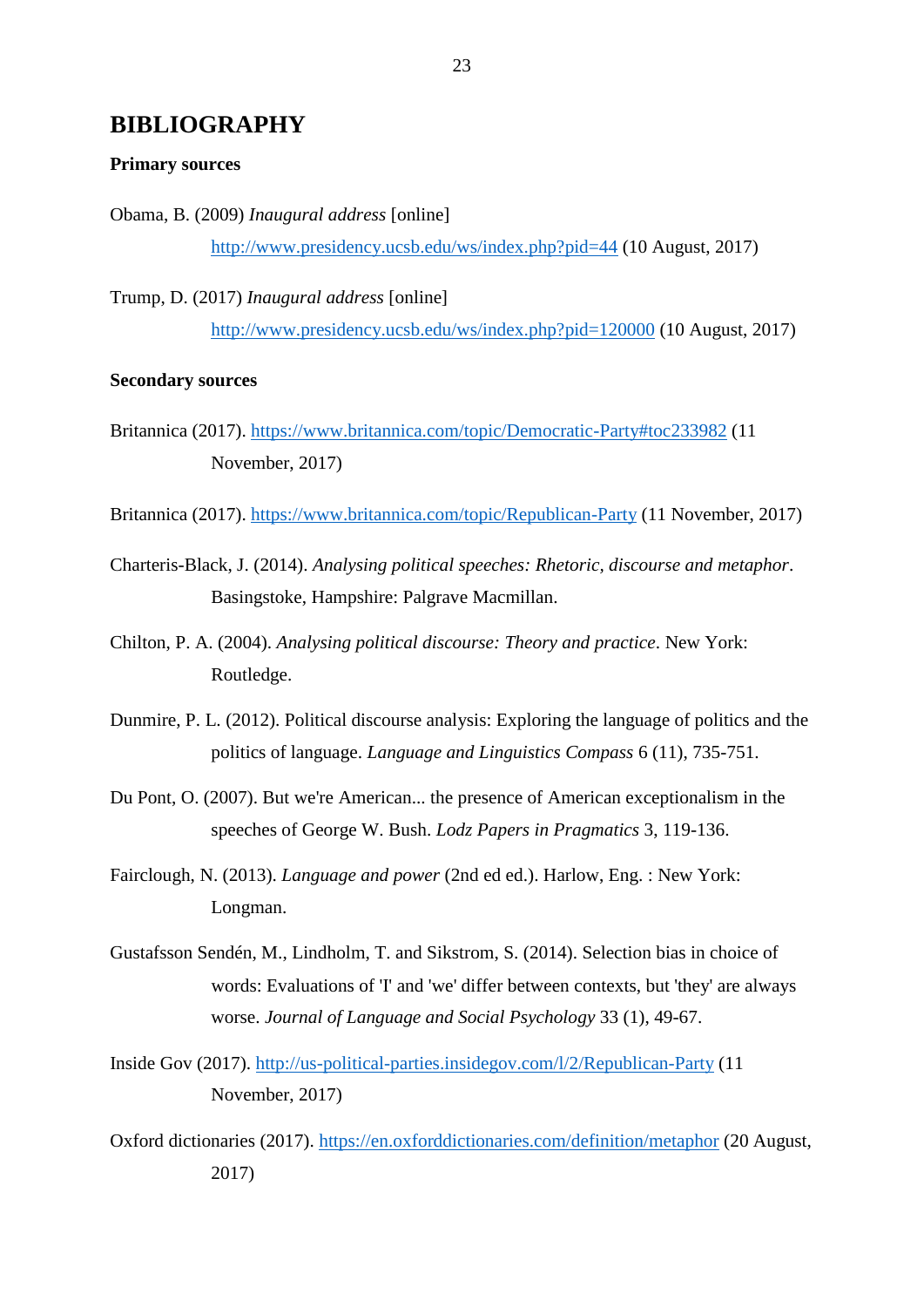- Oxford dictionaries (2017).<https://en.oxforddictionaries.com/definition/representation> (20 August, 2017)
- Peters, G. (2017). *The American Presidency Project* [online]. Santa Barbara, CA: University of California (hosted), Gerhard Peters (database). Available from World Wide Web: [http://www.presidency.ucsb.edu/inaugurals\\_words.php](http://www.presidency.ucsb.edu/inaugurals_words.php%20(20) (20 August, 2017)
- Scheibman, J. (2014). Inclusive and exclusive patterning of the English first person plural: Evidence from conversation. [online] 377-397. [http://citeseerx.ist.psu.edu/viewdoc/download?doi=10.1.1.489.5456&rep=rep1&](http://citeseerx.ist.psu.edu/viewdoc/download?doi=10.1.1.489.5456&rep=rep1&type=pdf) [type=pdf](http://citeseerx.ist.psu.edu/viewdoc/download?doi=10.1.1.489.5456&rep=rep1&type=pdf)
- Wodak, R. (Ed.). (1989). *Language, power, and ideology: Studies in political discourse*. Amsterdam; Philadelphia: J. Benjamins Pub. Co.
- Wodak, R., Wodak, R. and Meyer, M. (2001). *Methods of critical discourse analysis*. London: SAGE.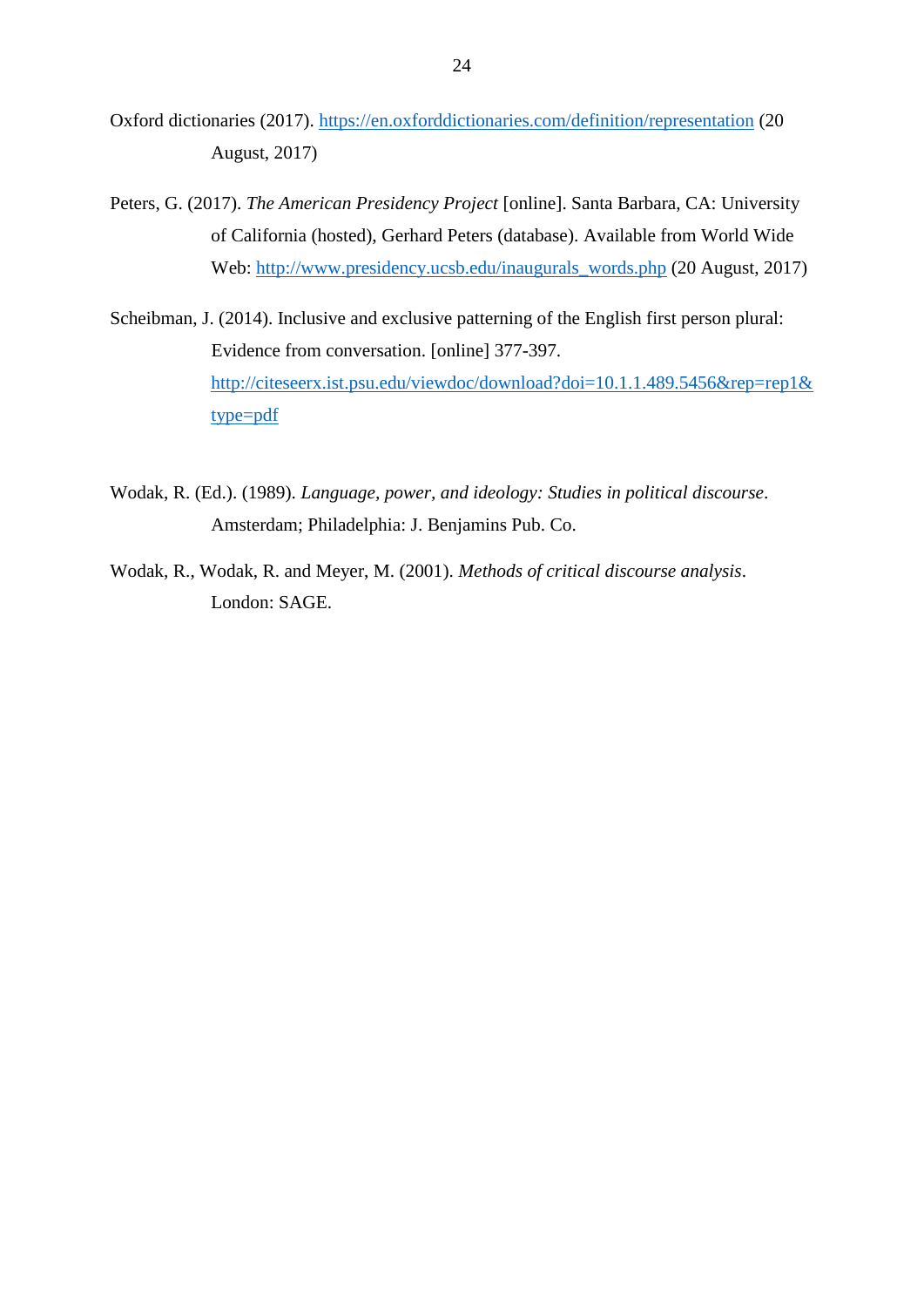## <span id="page-25-0"></span>**APPENDICES**

## **Appendix 1: Barack Obama's inaugural address**

My fellow citizens, I stand here today humbled by the task before us, grateful for the trust you have bestowed, mindful of the sacrifices borne by our ancestors. I thank President Bush for his service to our Nation, as well as the generosity and cooperation he has shown throughout this transition.

Forty-four Americans have now taken the Presidential oath. The words have been spoken during rising tides of prosperity and the still waters of peace. Yet every so often, the oath is taken amidst gathering clouds and raging storms. At these moments, America has carried on not simply because of the skill or vision of those in high office, but because we the people have remained faithful to the ideals of our forebears and true to our founding documents.

So it has been; so it must be with this generation of Americans.

That we are in the midst of crisis is now well understood. Our Nation is at war against a farreaching network of violence and hatred. Our economy is badly weakened, a consequence of greed and irresponsibility on the part of some, but also our collective failure to make hard choices and prepare the Nation for a new age. Homes have been lost, jobs shed, businesses shuttered. Our health care is too costly. Our schools fail too many. And each day brings further evidence that the ways we use energy strengthen our adversaries and threaten our planet.

These are the indicators of crisis, subject to data and statistics. Less measurable but no less profound is a sapping of confidence across our land, a nagging fear that America's decline is inevitable, that the next generation must lower its sights. Today I say to you that the challenges we face are real. They are serious, and they are many. They will not be met easily or in a short span of time. But know this, America: They will be met.

On this day, we gather because we have chosen hope over fear, unity of purpose over conflict and discord. On this day, we come to proclaim an end to the petty grievances and false promises, the recriminations and worn-out dogmas that for far too long have strangled our politics.

We remain a young nation, but in the words of Scripture, the time has come to set aside childish things. The time has come to reaffirm our enduring spirit, to choose our better history, to carry forward that precious gift, that noble idea passed on from generation to generation: the God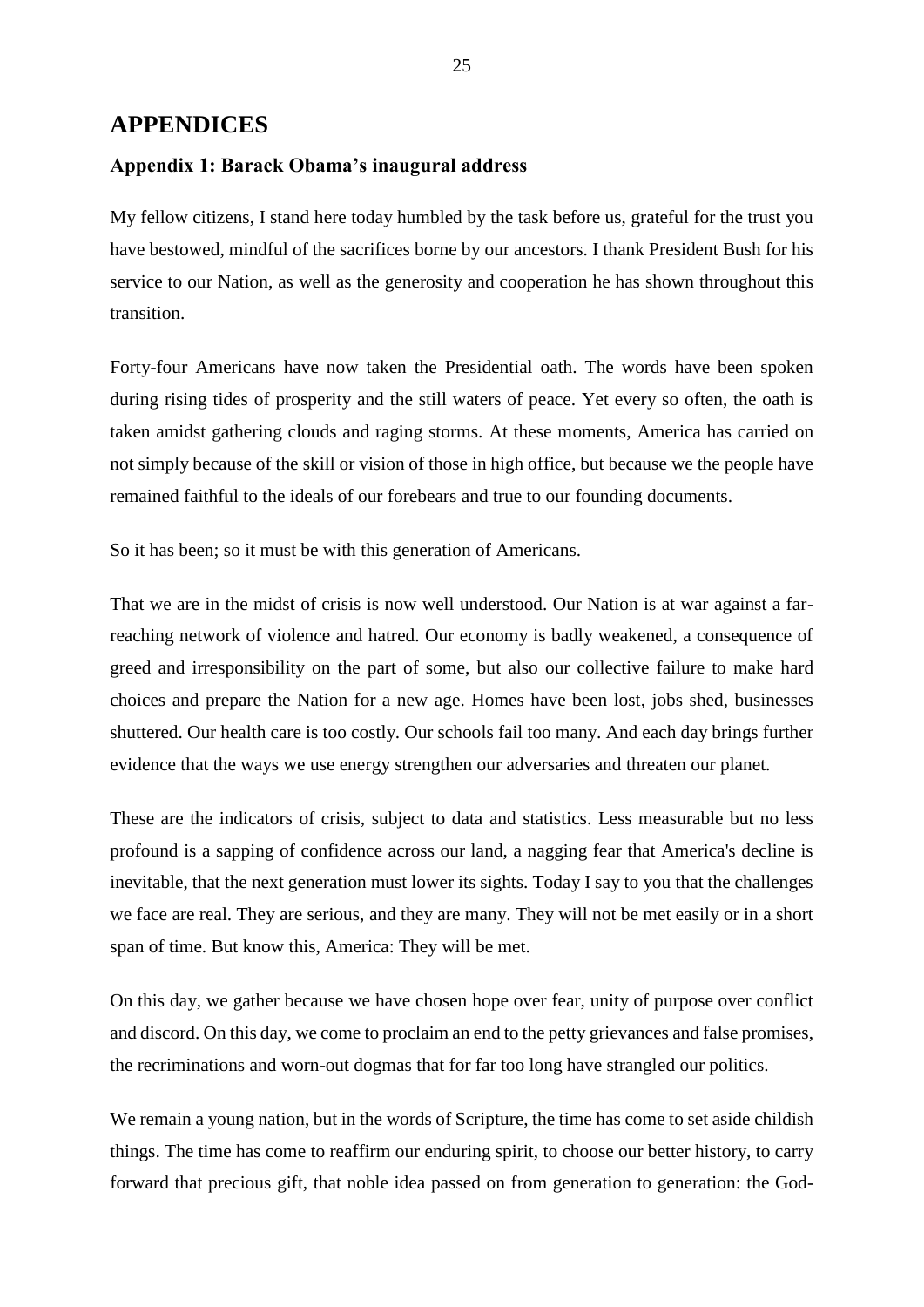given promise that all are equal, all are free, and all deserve a chance to pursue their full measure of happiness.

In reaffirming the greatness of our Nation, we understand that greatness is never a given. It must be earned. Our journey has never been one of shortcuts or settling for less. It has not been the path for the fainthearted, for those who prefer leisure over work or seek only the pleasures of riches and fame. Rather, it has been the risk-takers, the doers, the makers of things--some celebrated, but more often men and women obscure in their labor--who have carried us up the long, rugged path toward prosperity and freedom.

For us, they packed up their few worldly possessions and traveled across oceans in search of a new life. For us, they toiled in sweatshops and settled the West, endured the lash of the whip, and plowed the hard Earth. For us, they fought and died in places like Concord and Gettysburg, Normandy and Khe Sanh.

Time and again, these men and women struggled and sacrificed and worked 'til their hands were raw so that we might live a better life. They saw America as bigger than the sum of our individual ambitions, greater than all the differences of birth or wealth or faction.

This is the journey we continue today. We remain the most prosperous, powerful nation on Earth. Our workers are no less productive than when this crisis began. Our minds are no less inventive. Our goods and services no less needed than they were last week or last month or last year. Our capacity remains undiminished. But our time of standing pat, of protecting narrow interests and putting off unpleasant decisions, that time has surely passed. Starting today, we must pick ourselves up, dust ourselves off, and begin again the work of remaking America.

For everywhere we look, there is work to be done. The state of the economy calls for action, bold and swift, and we will act not only to create new jobs but to lay a new foundation for growth. We will build the roads and bridges, the electric grids and digital lines that feed our commerce and bind us together. We will restore science to its rightful place and wield technology's wonders to raise health care's quality and lower its cost. We will harness the sun and the winds and the soil to fuel our cars and run our factories. And we will transform our schools and colleges and universities to meet the demands of a new age. All this we can do. All this we will do.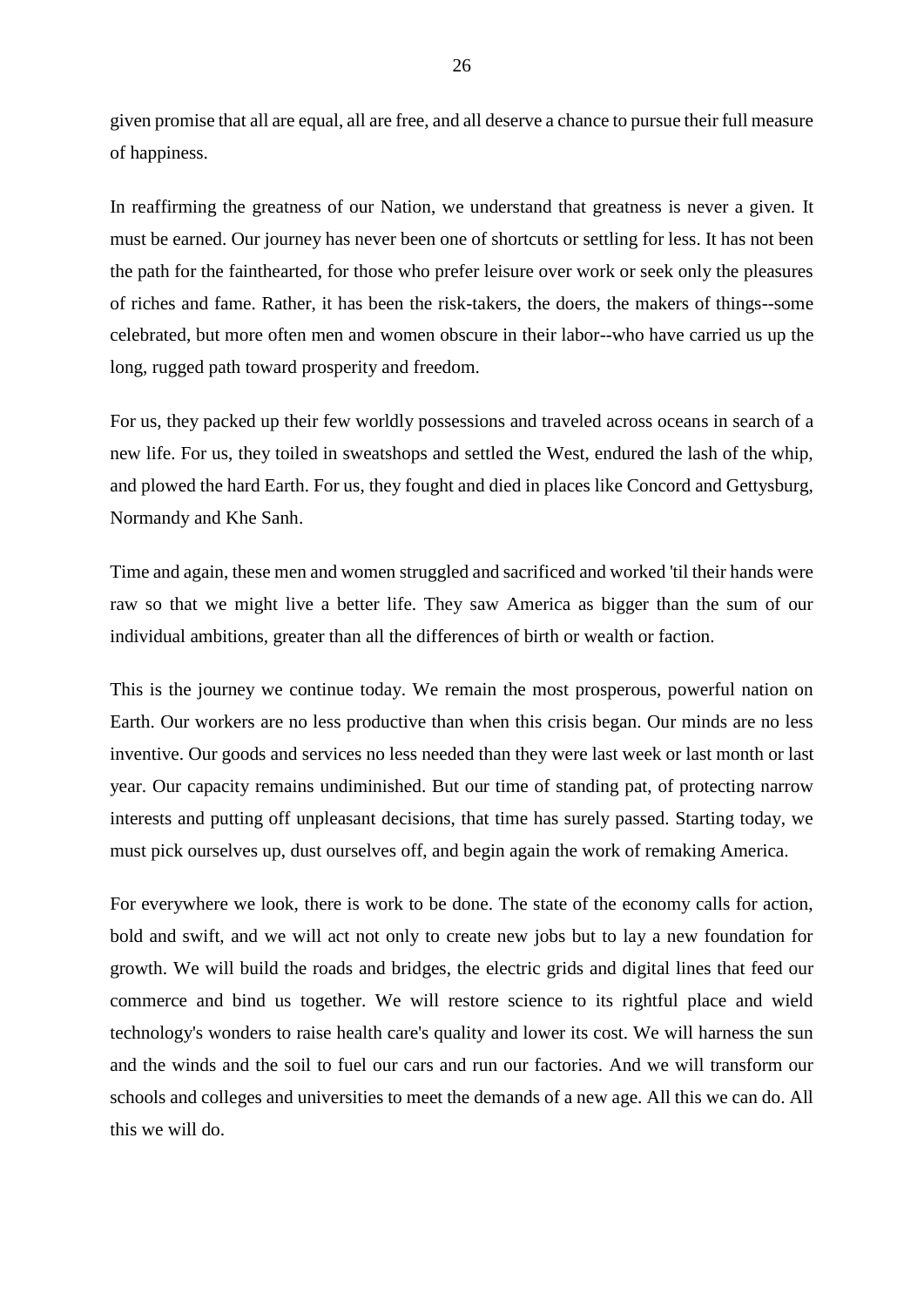Now, there are some who question the scale of our ambitions, who suggest that our system cannot tolerate too many big plans. Their memories are short, for they have forgotten what this country has already done, what free men and women can achieve when imagination is joined to common purpose and necessity to courage.

What the cynics fail to understand is that the ground has shifted beneath them, that the stale political arguments that have consumed us for so long no longer apply. The question we ask today is not whether our Government is too big or too small, but whether it works; whether it helps families find jobs at a decent wage, care they can afford, a retirement that is dignified. Where the answer is yes, we intend to move forward. Where the answer is no, programs will end. And those of us who manage the public's dollars will be held to account to spend wisely, reform bad habits, and do our business in the light of day, because only then can we restore the vital trust between a people and their government.

Nor is the question before us whether the market is a force for good or ill. Its power to generate wealth and expand freedom is unmatched. But this crisis has reminded us that without a watchful eye, the market can spin out of control. The Nation cannot prosper long when it favors only the prosperous. The success of our economy has always depended not just on the size of our gross domestic product, but on the reach of our prosperity, on our ability to extend opportunity to every willing heart, not out of charity, but because it is the surest route to our common good.

As for our common defense, we reject as false the choice between our safety and our ideals. Our Founding Fathers, faced with perils that we can scarcely imagine, drafted a charter to assure the rule of law and the rights of man, a charter expanded by the blood of generations. Those ideals still light the world, and we will not give them up for expedience's sake. And so to all the other peoples and governments who are watching today, from the grandest capitals to the small village where my father was born, know that America is a friend of each nation and every man, woman, and child who seeks a future of peace and dignity, and we are ready to lead once more.

Recall that earlier generations faced down fascism and communism not just with missiles and tanks but with sturdy alliances and enduring convictions. They understood that our power alone cannot protect us, nor does it entitle us to do as we please. Instead, they knew that our power grows through its prudent use. Our security emanates from the justness of our cause, the force of our example, the tempering qualities of humility and restraint.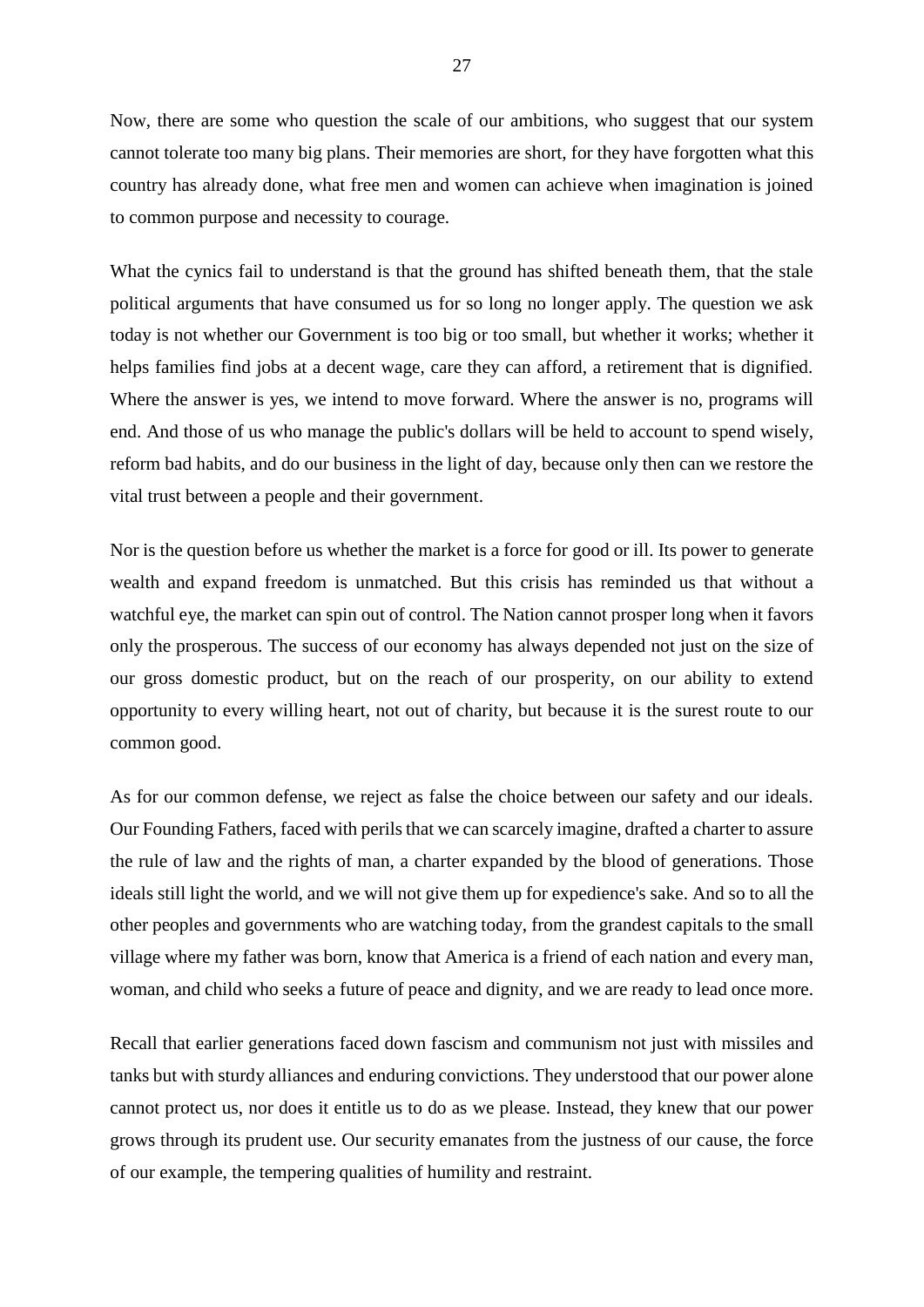We are the keepers of this legacy. Guided by these principles once more, we can meet those new threats that demand even greater effort, even greater cooperation and understanding between nations. We will begin to responsibly leave Iraq to its people and forge a hard-earned peace in Afghanistan. With old friends and former foes, we will work tirelessly to lessen the nuclear threat and roll back the specter of a warming planet. We will not apologize for our way of life, nor will we waver in its defense. And for those who seek to advance their aims by inducing terror and slaughtering innocents, we say to you now that our spirit is stronger and cannot be broken. You cannot outlast us, and we will defeat you.

For we know that our patchwork heritage is a strength, not a weakness. We are a nation of Christians and Muslims, Jews and Hindus and nonbelievers. We are shaped by every language and culture, drawn from every end of this Earth. And because we have tasted the bitter swill of civil war and segregation and emerged from that dark chapter stronger and more united, we cannot help but believe that the old hatreds shall someday pass, that the lines of tribe shall soon dissolve; that as the world grows smaller, our common humanity shall reveal itself, and that America must play its role in ushering in a new era of peace.

To the Muslim world, we seek a new way forward based on mutual interest and mutual respect. To those leaders around the globe who seek to sow conflict or blame their society's ills on the West, know that your people will judge you on what you can build, not what you destroy. To those who cling to power through corruption and deceit and the silencing of dissent, know that you are on the wrong side of history, but that we will extend a hand if you are willing to unclench your fist.

To the people of poor nations, we pledge to work alongside you to make your farms flourish and let clean waters flow, to nourish starved bodies and feed hungry minds. And to those nations like ours that enjoy relative plenty, we say we can no longer afford indifference to suffering outside our borders, nor can we consume the world's resources without regard to effect, for the world has changed, and we must change with it.

As we consider the road that unfolds before us, we remember with humble gratitude those brave Americans who, at this very hour, patrol far-off deserts and distant mountains. They have something to tell us today, just as the fallen heroes who lie in Arlington whisper through the ages. We honor them not only because they are guardians of our liberty, but because they embody the spirit of service, a willingness to find meaning in something greater than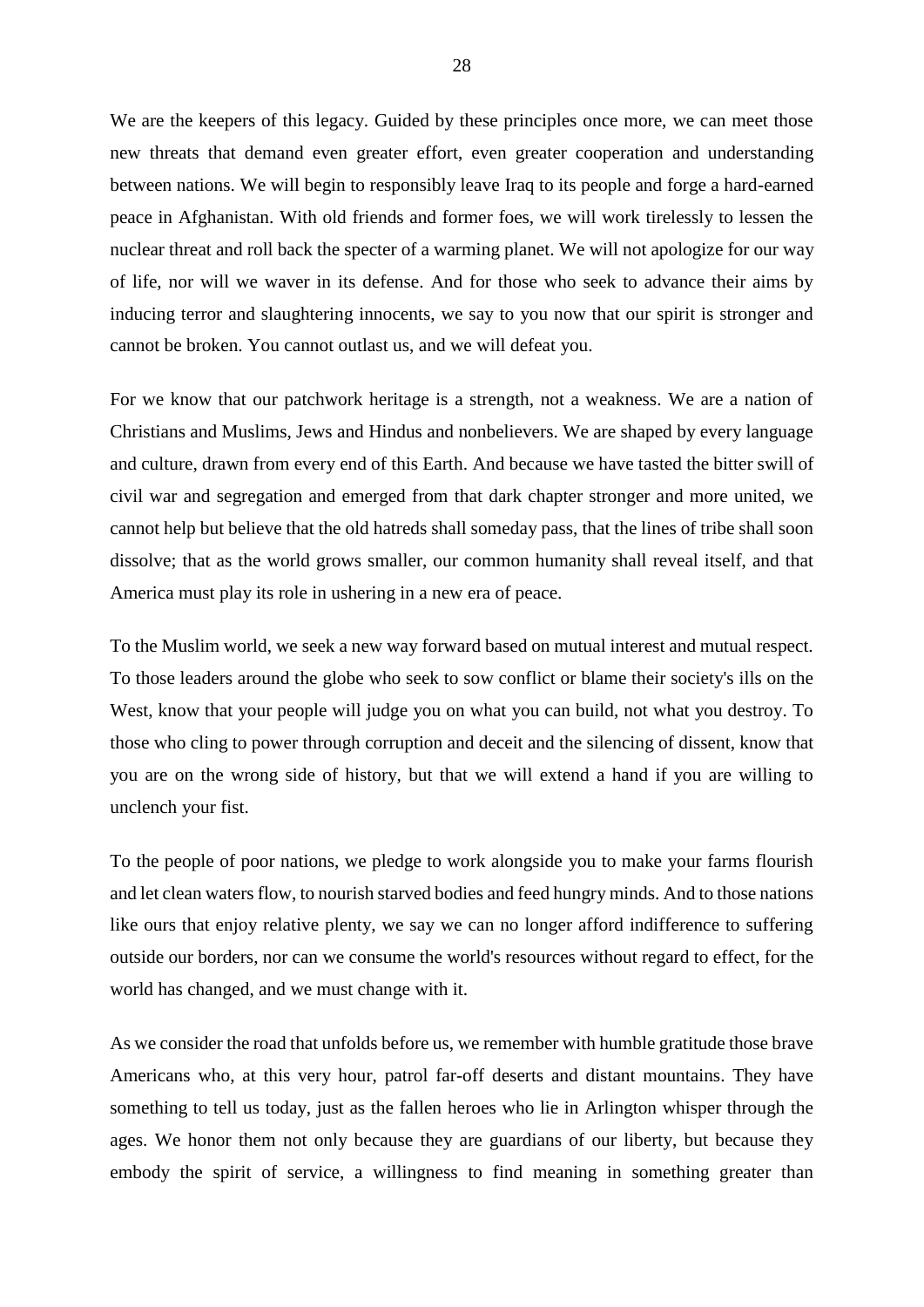themselves. And yet at this moment, a moment that will define a generation, it is precisely this spirit that must inhabit us all.

For as much as Government can do and must do, it is ultimately the faith and determination of the American people upon which this Nation relies. It is the kindness to take in a stranger when the levees break, the selflessness of workers who would rather cut their hours than see a friend lose their job, which sees us through our darkest hours. It is the firefighter's courage to storm a stairway filled with smoke, but also a parent's willingness to nurture a child, that finally decides our fate.

Our challenges may be new. The instruments with which we meet them may be new. But those values upon which our success depends--honesty and hard work, courage and fair play, tolerance and curiosity, loyalty and patriotism--these things are old. These things are true. They have been the quiet force of progress throughout our history. What is demanded then is a return to these truths. What is required of us now is a new era of responsibility, a recognition on the part of every American that we have duties to ourselves, our Nation, and the world. Duties that we do not grudgingly accept but, rather, seize gladly, firm in the knowledge that there is nothing so satisfying to the spirit, so defining of our character, than giving our all to a difficult task.

This is the price and the promise of citizenship. This is the source of our confidence, the knowledge that God calls on us to shape an uncertain destiny. This is the meaning of our liberty and our creed; why men and women and children of every race and every faith can join in celebration across this magnificent Mall, and why a man whose father less than 60 years ago might not have been served at a local restaurant can now stand before you to take a most sacred oath.

So let us mark this day with remembrance of who we are and how far we have travelled. In the year of America's birth, in the coldest of months, a small band of patriots huddled by dying campfires on the shores of an icy river. The Capital was abandoned. The enemy was advancing. The snow was stained with blood. At a moment when the outcome of our Revolution was most in doubt, the Father of our Nation ordered these words be read to the people:

"Let it be told to the future world . . . that in the depth of winter, when nothing but hope and virtue could survive . . . that the city and the country, alarmed at one common danger, came forth to meet [it]."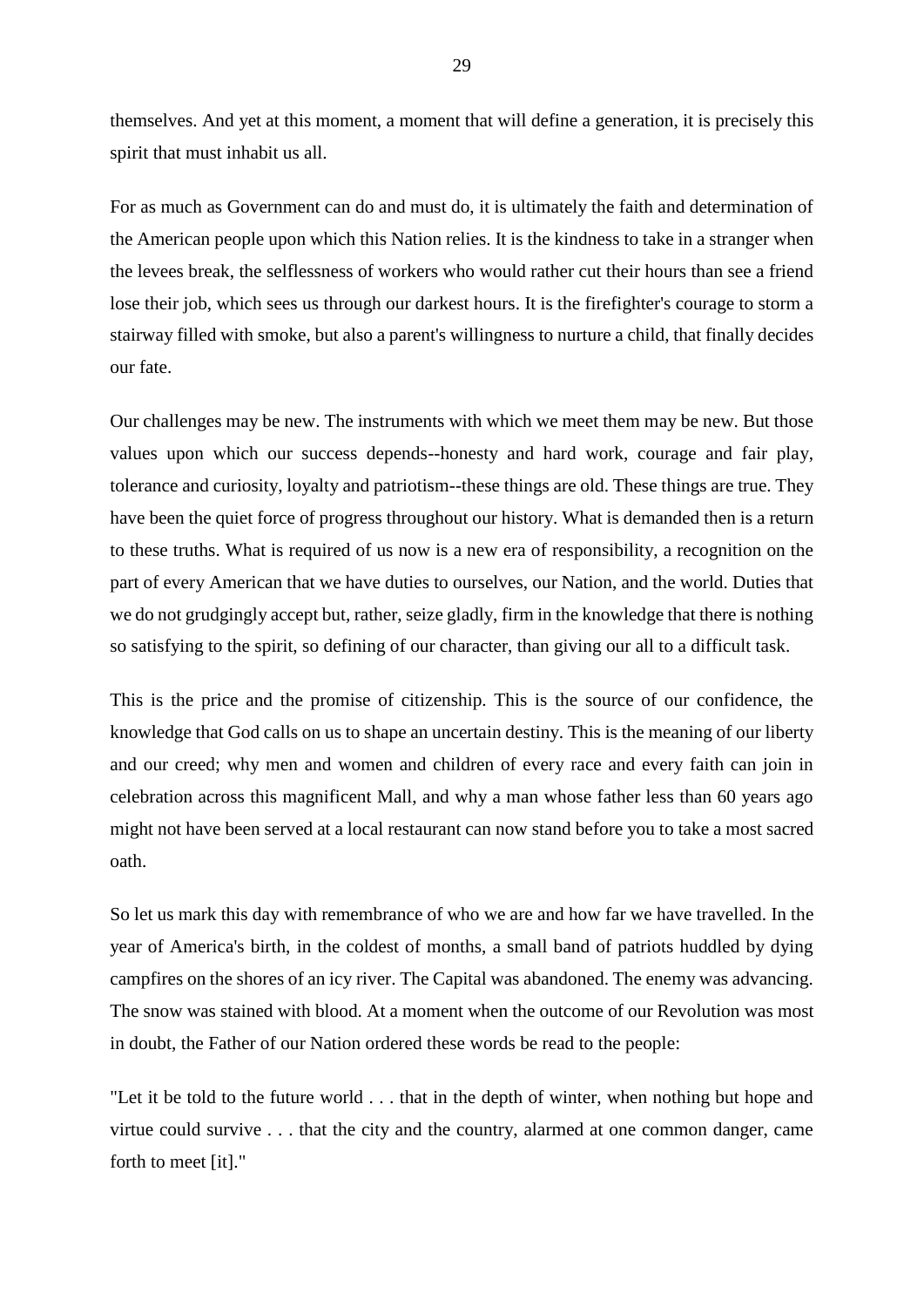America, in the face of our common dangers, in this winter of our hardship, let us remember these timeless words. With hope and virtue, let us brave once more the icy currents and endure what storms may come. Let it be said by our children's children that when we were tested, we refused to let this journey end; that we did not turn back, nor did we falter. And with eyes fixed on the horizon and God's grace upon us, we carried forth that great gift of freedom and delivered it safely to future generations.

Thank you. God bless you, and God bless the United States of America.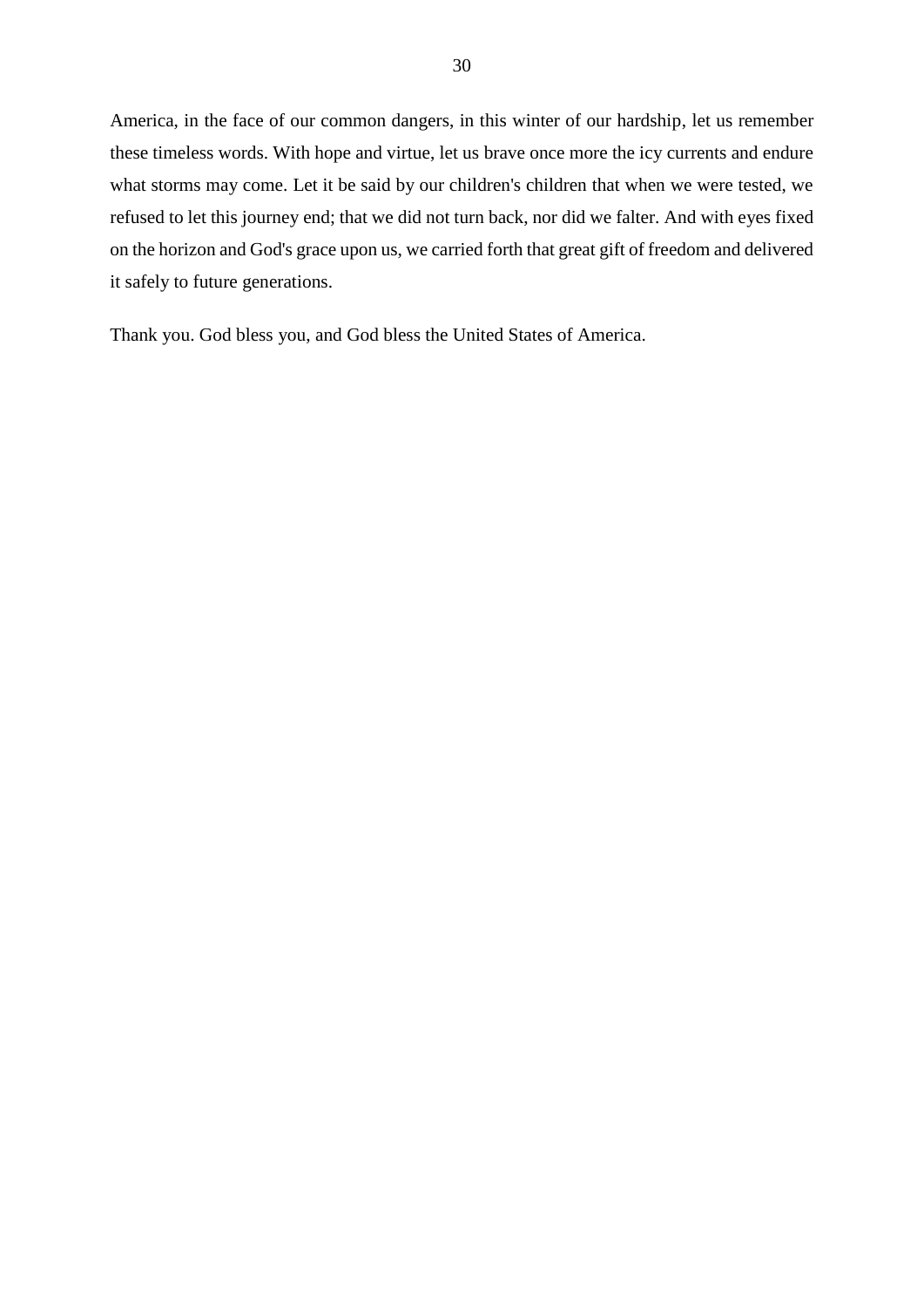## **Appendix 2: Donald Trump's inaugural address**

Chief Justice Roberts, President Carter, President Clinton, President Bush, President Obama, fellow Americans, and people of the world: Thank you.

We, the citizens of America, are now joined in a great national effort to rebuild our country and restore its promise for all of our people. Together, we will determine the course of America and the world for many, many years to come. We will face challenges, we will confront hardships, but we will get the job done.

Every 4 years, we gather on these steps to carry out the orderly and peaceful transfer of power, and we are grateful to President Obama and First Lady Michelle Obama for their gracious aid throughout this transition. They have been magnificent. Thank you.

Today's ceremony, however, has very special meaning. Because today we are not merely transferring power from one administration to another or from one party to another, but we are transferring power from Washington, DC, and giving it back to you, the people.

For too long, a small group in our Nation's Capital has reaped the rewards of Government while the people have borne the cost. Washington flourished, but the people did not share in its wealth. Politicians prospered, but the jobs left, and the factories closed. The establishment protected itself, but not the citizens of our country. Their victories have not been your victories; their triumphs have not been your triumphs; and while they celebrated in our Nation's Capital, there was little to celebrate for struggling families all across our land.

That all changes, starting right here and right now, because this moment is your moment: It belongs to you. It belongs to everyone gathered here today and everyone watching all across America. This is your day. This is your celebration. And this, the United States of America, is your country.

What truly matters is not which party controls our Government, but whether our Government is controlled by the people. January 20, 2017, will be remembered as the day the people became the rulers of this Nation again. The forgotten men and women of our country will be forgotten no longer. Everyone is listening to you now.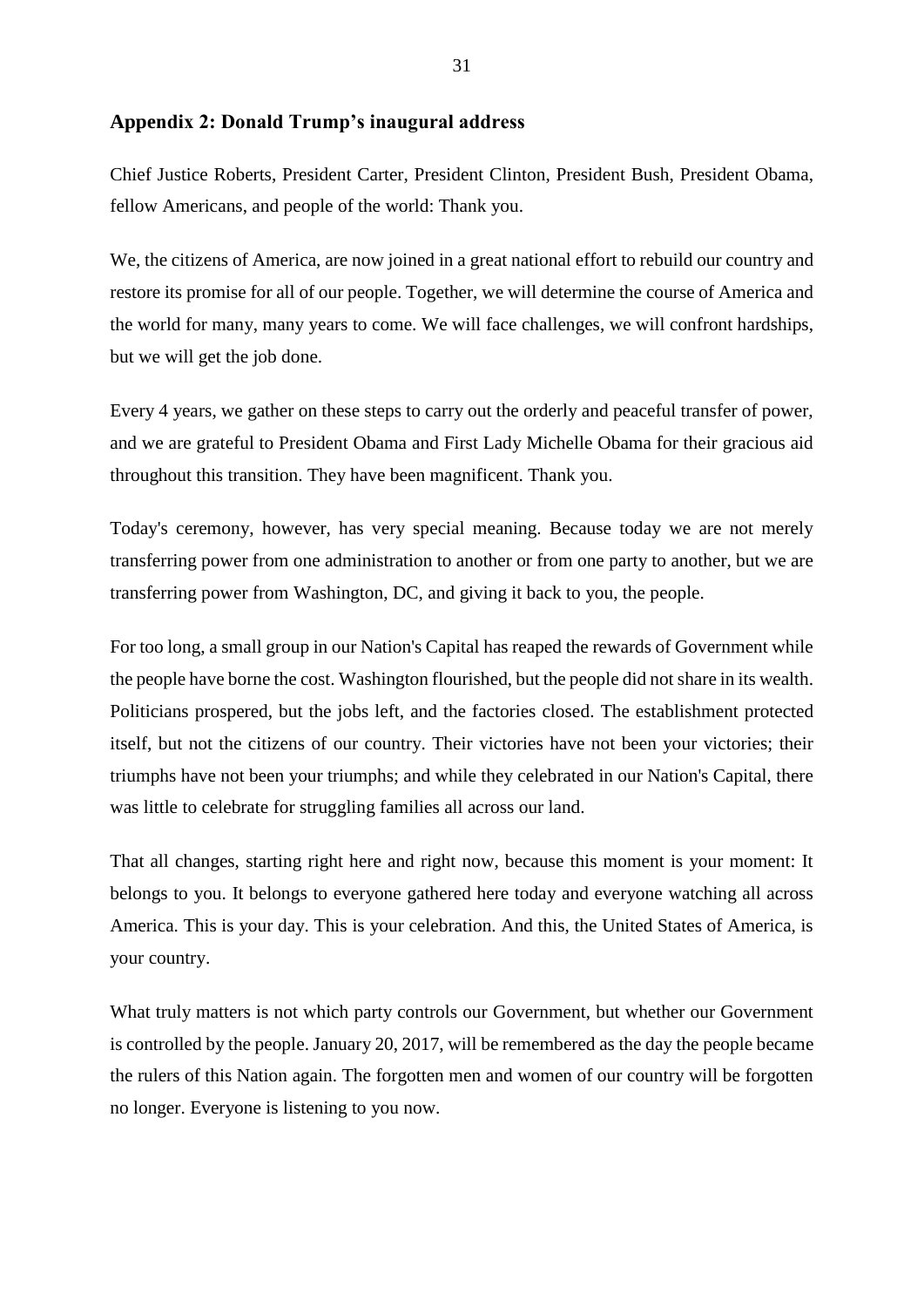You came by the tens of millions to become part of a historic movement the likes of which the world has never seen before. At the center of this movement is a crucial conviction: that a nation exists to serve its citizens. Americans want great schools for their children, safe neighborhoods for their families, and good jobs for themselves. These are just and reasonable demands of righteous people and a righteous public.

But for too many of our citizens, a different reality exists: Mothers and children trapped in poverty in our inner cities; rusted-out factories scattered like tombstones across the landscape of our Nation; an education system, flush with cash, but which leaves our young and beautiful students deprived of all knowledge; and the crime and the gangs and the drugs that have stolen too many lives and robbed our country of so much unrealized potential.

This American carnage stops right here and stops right now. We are one Nation, and their pain is our pain, their dreams are our dreams, and their success will be our success. We share one heart, one home, and one glorious destiny.

The oath of office I take today is an oath of allegiance to all Americans.

For many decades, we've enriched foreign industry at the expense of American industry, subsidized the armies of other countries while allowing for the very sad depletion of our military. We've defended other nations' borders while refusing to defend our own and spent trillions and trillions of dollars overseas while America's infrastructure has fallen into disrepair and decay. We've made other countries rich while the wealth, strength, and confidence of our country has dissipated over the horizon.

One by one, the factories shuttered and left our shores, with not even a thought about the millions and millions of American workers that were left behind. The wealth of our middle class has been ripped from their homes and then redistributed all across the world.

But that is the past. And now we are looking only to the future.

We, assembled here today, are issuing a new decree to be heard in every city, in every foreign capital, and in every hall of power. From this day forward, a new vision will govern our land. From this this day forward, it's going to be only America first. America first.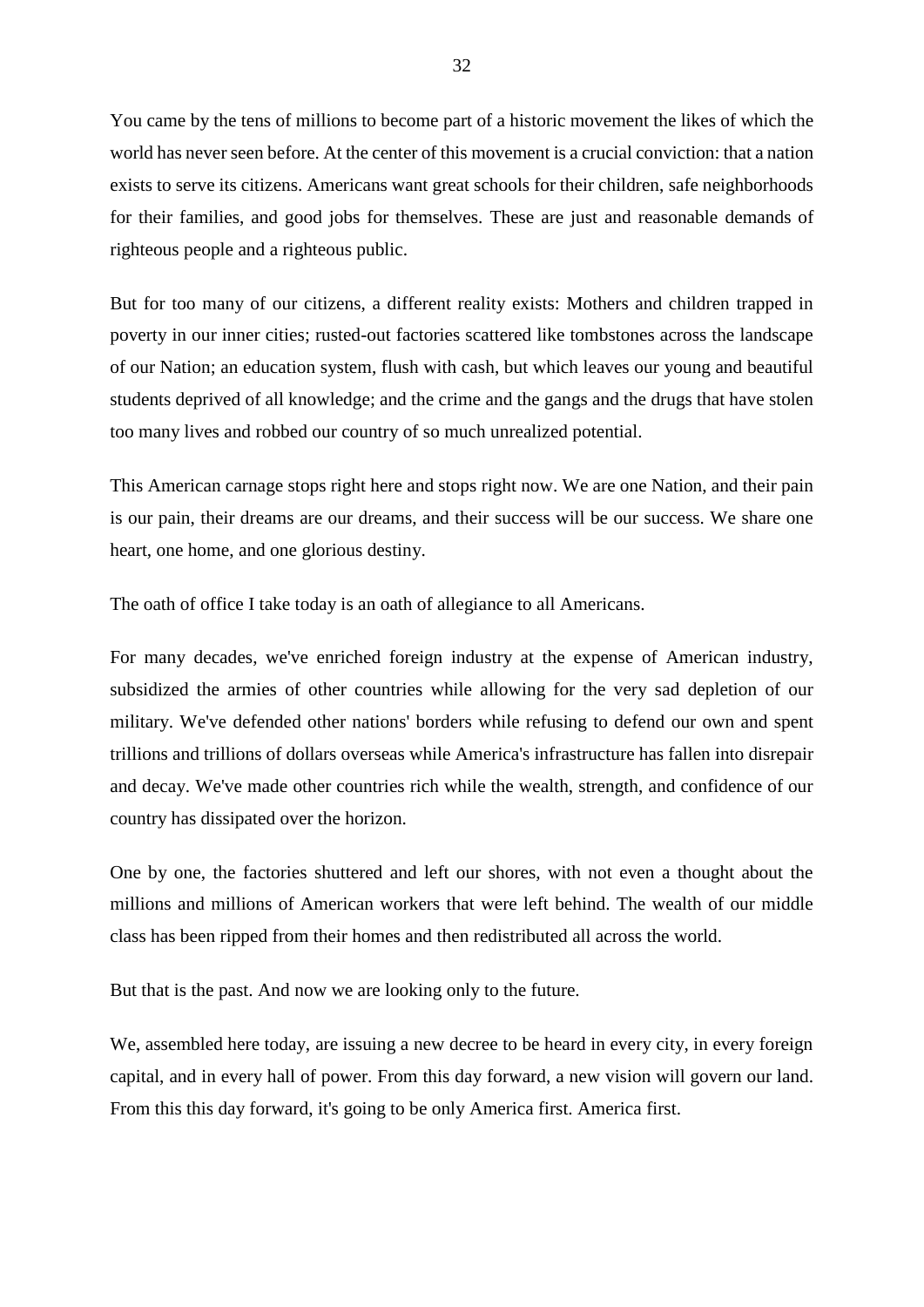Every decision on trade, on taxes, on immigration, on foreign affairs, will be made to benefit American workers and American families.

We must protect our borders from the ravages of other countries making our products, stealing our companies, and destroying our jobs. Protection will lead to great prosperity and strength. I will fight for you with every breath in my body, and I will never, ever let you down.

America will start winning again, winning like never before. We will bring back our jobs. We will bring back our borders. We will bring back our wealth. And we will bring back our dreams.

We will build new roads and highways and bridges and airports and tunnels and railways all across our wonderful Nation.

We will get our people off of welfare and back to work, rebuilding our country with American hands and American labor. We will follow two simple rules: Buy American and hire American.

We will seek friendship and good will with the nations of the world, but we do so with the understanding that it is the right of all nations to put their own interests first. We do not seek to impose our way of life on anyone, but rather to let it shine as an example—we will shine—for everyone to follow.

We will reinforce old alliances and form new ones and unite the civilized world against radical Islamic terrorism, which we will eradicate completely from the face of the Earth.

At the bedrock of our politics will be a total allegiance to the United States of America, and through our loyalty to our country, we will rediscover our loyalty to each other. When you open your heart to patriotism, there is no room for prejudice. The Bible tells us, "How good and pleasant it is when God's people live together in unity." We must speak our minds openly, debate our disagreements honestly, but always pursue solidarity. When America is united, America is totally unstoppable. There should be no fear: We are protected, and we will always be protected. We will be protected by the great men and women of our military and law enforcement, and most importantly, we will be protected by God.

Finally, we must think big and dream even bigger. In America, we understand that a nation is only living as long as it is striving.